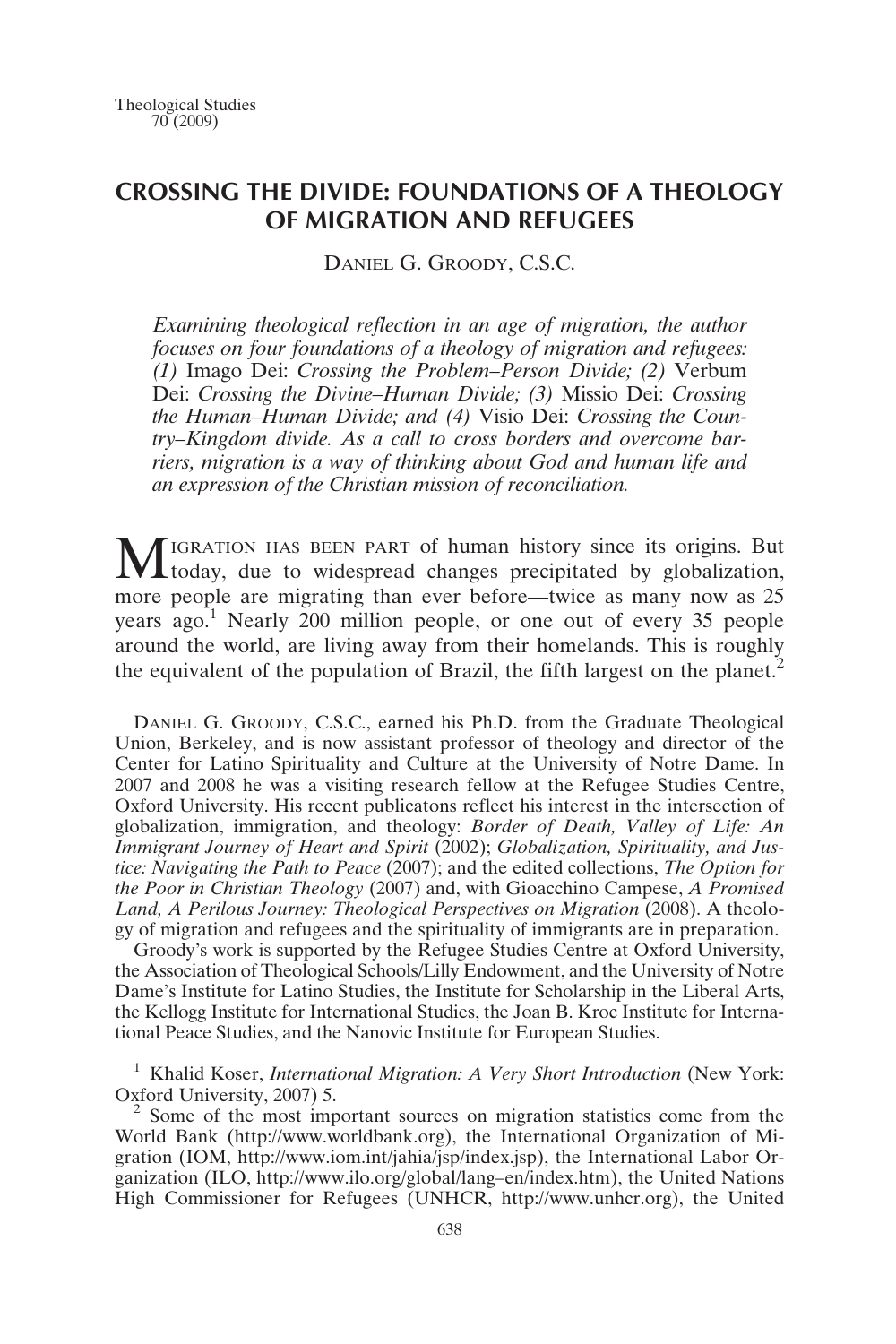Many of these migrants are forcibly uprooted: approximately 30–40 million are undocumented, 24 million are internally displaced, and almost 10 million are refugees. $3$ 

These flows of people precipitate conflict and controversy; they affect not only migrants but receiving communities as well, making migration an increasingly volatile and contentious political issue.<sup>4</sup> The clash of cultures, identities, and religions, along with debates over economics, resources, and rights, has polarized public discourse, making the migration debate convoluted and confused. Not only does rhetoric about immigration conflate, if not manipulate, multiple issues like national security and human insecurity, sovereign rights and human rights, civil law and natural law, but the disciplines governing the debate have not given us the concepts necessary to move beyond unfruitful, polemical discourse and reach the core issues.

Categories such as legality and illegality, the documented and the undocumented, and citizen and alien, not only fail to come to terms with a new global reality, but they also leave gaping areas of injustice in their wake. Some argue that tougher enforcement will resolve the problem of

 $\frac{3}{2}$  For more on these statistics, see http://www.iom.int/jahia/Jahia/pid/254 (accessed May 12, 2009).

 $4$  While often perceived as a problem in itself, forced migration is more often a symptom of deeper issues related to human crises ranging from poverty, persecution, and underdevelopment, to widespread sociopolitical and economic changes such as nation-building and industrial expansion, and to global events like wars, and natural disasters. According to the 2005 report of the GCIM, the factors that precipitate migration include: (1) wage disparities: 45.7% of people in Sub-Saharan Africa, 14.4% in South Asia, and 10.4% in Latin America and the Caribbean earn less than \$1 per day; (2) unemployment rates: 12.2% in the Middle East and North Africa, 10.9% in Sub-Saharan Africa, and 6.6% in industrialized economies; (3) differentials in life expectancy: 58 years in low income countries, and 78 years in high income countries;  $(\hat{4})$  education gaps: 58% women and 68% men literate in low income countries, almost full literacy in high income countries; 76% primary school enrollment in low income countries, almost full enrollment in high income countries; (5) demographic gradients: on average 5.4 children born to each woman in Sub-Saharan Africa, compared with 3.8 in the Arab World, 2.5 in Latin America and the Caribbean, and 1.4 in Europe. See Migration in an Interconnected World: New Directions for Action 84, http://www.gcim.org/attachements/gcim-complete-report-2005.pdf (accessed May 2, 2009).

Nations Department of Economic and Social Affairs (UNDESA; see especially Trends in Total Migration Stock: The 2005 Revision, http://www.un.org/esa/ population/publications/migration/UN\_Migrant\_Stock\_Documentation\_2005.pdf), and the Global Commission for International Migration (GCIM, http://www.gcim. org/en/). See in particular Migration in an Interconnected World: Report of the Global Commission for International Migration, (Geneva: Global Commission on International Migration) 83–85, available at http://www.gcim.org/attachements/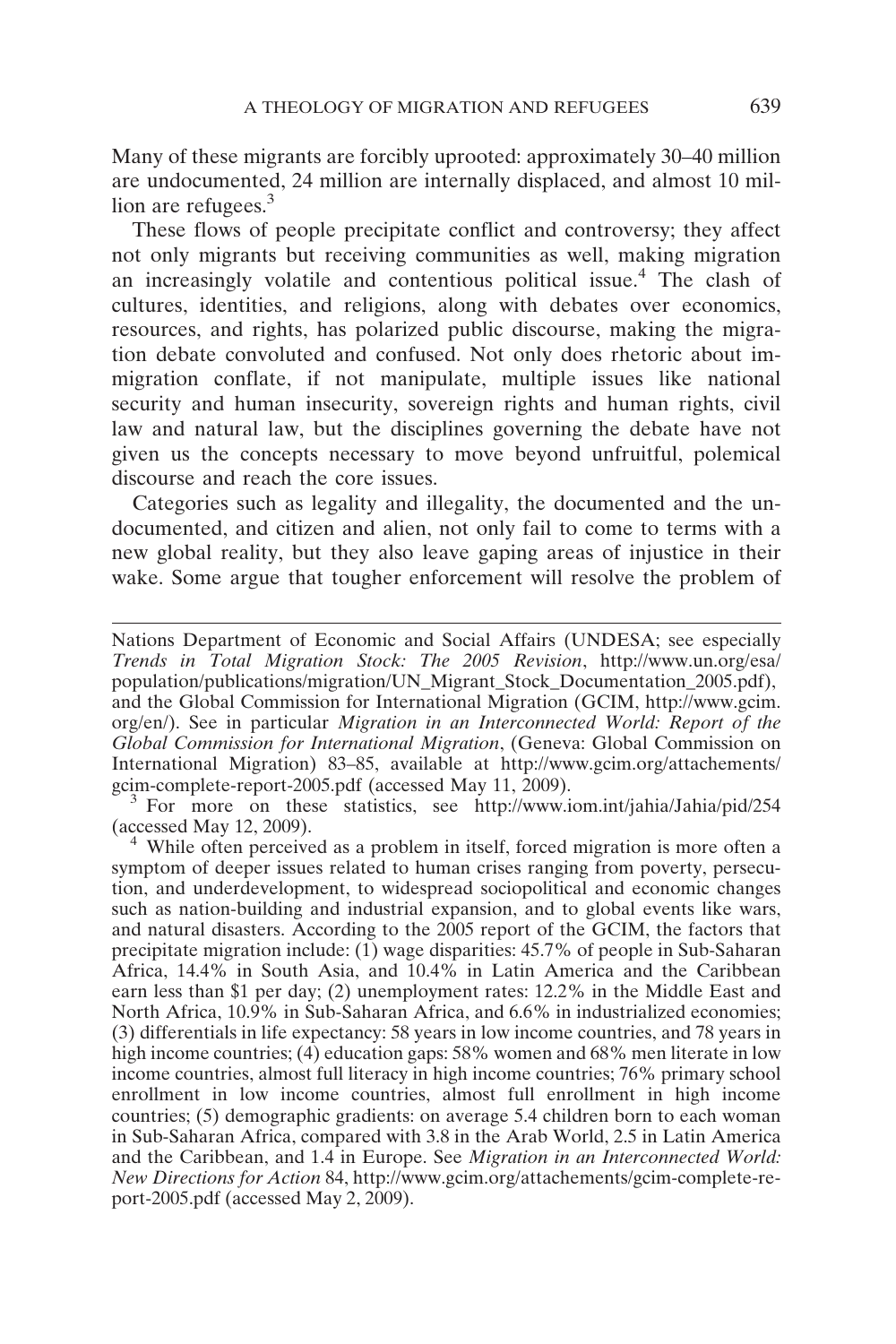migration and refugees (as evidenced by the United States, Israel, "fortress Europe," and other parts of the world), but this massive movement of peoples, regardless of the policies of nation-states, will continue, transforming the contours of communities around the globe. Affecting all areas of human life, migration is arguably one of the most complex issues in the world, and it will become more significant in the future.<sup>5</sup> Because migration is one of its defining issues, the 21st century has been referred to by some scholars as "the age of migration."<sup>6</sup>

### CROSSING OVER: BRIDGING THE MIGRATION–THEOLOGY DIVIDE

Migration issues are so complex and far-reaching that understanding them demands a broad range of interdisciplinary research.<sup>7</sup> Economics, politics, geography, demography, sociology, psychology, law, history, anthropology, and environmental studies are foremost among the disciplines that shape the emerging field of migration studies and migration theory. Theology, however, is almost never mentioned in major works or at centers of migration studies. Some research has been done on migration and religion from a sociological perspective, but there is virtually nothing on the topic from a theological perspective.8 Theology seems to enter the academic territory from the outside, as if it were a "disciplinary refugee" with no official recognition in the overall discourse about migration.<sup>9</sup>

<sup>5</sup> Former UN Secretary General Kofi Annan summarizes the problematic nature of this age of migration in terms of the "issues of human rights and economic opportunity, of labour shortages and unemployment, of brain drain and brain gain, of multiculturalism and integration, of refugee flows and asylum-seekers, of law enforcement and human trafficking, of human security and national security." UNDESA, World Economic and Social Survey 2004: International Migration (New York: UN Department of Economic and Social Information and Policy

 $^6$  Stephen Castles and Mark J. Miller, *The Age Of Migration: International Population Movements in the Modern World* (London: Guilford, 2003).

<sup>7</sup> For a valuable introduction to global migration and refugees, see Philip Mar-fleet, *Refugees in a Global Era* (New York: Palgrave Macmillan, 2006).

 $8$  Two of the most notable studies on migration and religion are Helen Rose Ebaugh and Janet Saltzman Chafetz, eds., Religion across Borders: Transnational Immigrant Networks (Lanham, Md.: Altamira, 2002); and Yvonne Yazbeck Haddad, Jane I. Smith, and John L. Esposito, Religion and Immigration: Christian, Jewish, and Muslim Experiences in the United States (Lanham, Md.: Altamira, 2003).<br><sup>9</sup> For more on the interdisciplinary nature of migration studies and migration

theory, see C. B. Brettell and J. F. Hollifield, eds., Migration Theory: Talking across Disciplines (New York: Routledge, 2000); and Peter C. Meilaender, Toward a Theory of Immigration (New York: Palgrave, 2001).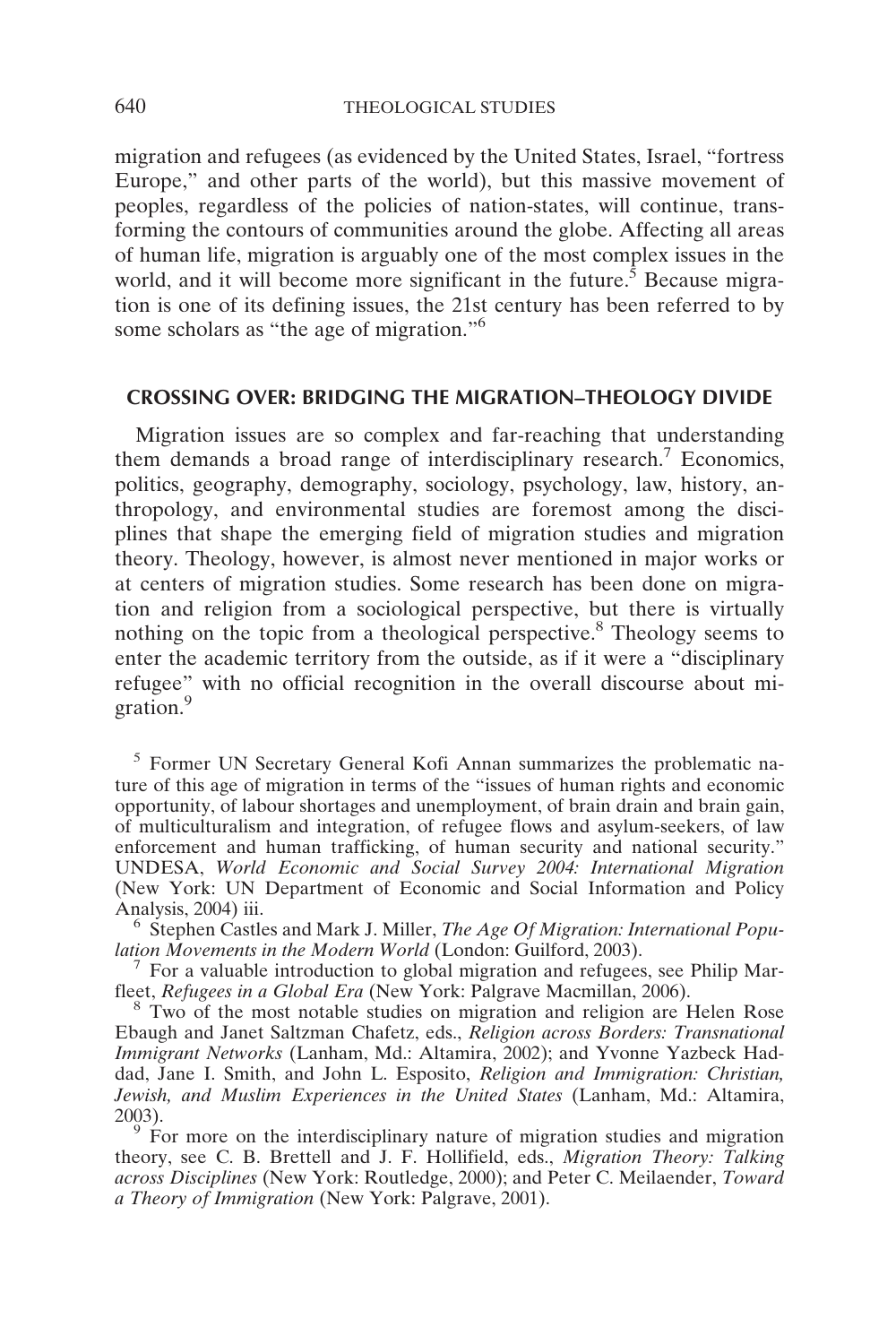Even among theologians the topic of migration is largely undocumented.<sup>10</sup> The Vatican and various episcopal conferences have notable writings about the pastoral care of immigrants, $11$  but to date little has been written about migration as a theological reality. The current climate points to the need to move the migration debate to an even broader intellectual terrain, one in which theology not only has something to learn but something to offer. My aim in this article is to reflect critically on the mystery of God in an age of migration, which is a way of thinking about the gospel message in light of the sign of the times. $12$ 

Since Vatican II, theology has been recast in various ways in response to the challenges of the modern world, such as those presented by liberation movements, feminism, religious pluralism, postmodernity, cultural diversity, and esthetics. The longstanding but now accelerating reality of global migration presents another opportunity to ground theological analysis in a specific social location that emerges from "the joys and hopes, the griefs and anxieties" of many marginal people today.<sup>13</sup> Our understanding of God and of migration can mutually shape and enrich each other and help bridge theology and migration studies, tradition and one of the most

<sup>10</sup> Some of the few studies on migration and theology include Daniel G. Groody and Gioacchino Campese, eds., A Promised Land, A Perilous Journey: Theological Perspectives on Migration (Notre Dame, Ind.: University of Notre Dame, 2008); Gioacchino Campese and Pietro Ciallella, Migration, Religious Experience, and Globalization (New York: Center for Migration Studies, 2003); William R. O'Neill, and William C. Spohn. "Rights of Passage: The Ethics of Immigration and Refugee Policy," Theological Studies 59 (1998) 84–106; and Drew Christiansen, "Movement, Asylum, Borders: Christian Perspectives," *International Migration Review* 30 (1996) 7–17.

 $^{11}$  See in particular Pius XII, Apostolic Constitution, Exsul familia nazarethana, August 1, 1952, http://www.papalencyclicals.net/Pius12/p12exsul.htm (accessed May 11, 2009); Pontifical Council for the Pastoral Care of Migrants and Itinerant People, *Erga migrantes caritas Christi* (The Love of Christ toward Migrants) (2004); and Pontifical Council "Cor Unum" and Pontifical Council for the Pastoral Care of Migrants and Itinerant People, "Refugees: A Challenge to Solidarity" (1992) (Vatican documents cited in this article are available on the Vatican Web site); the joint statement of the Conferencia del Episcopado Mexicano and United States Conference of Catholic Bishops (USCCB), Strangers No Longer: Together on the Journey of Hope (January 2003), http://www.usccb.org/mrs/stranger.htm

 $\frac{12}{12}$  Vatican II, *Gaudium et spes* no. 4, http://www.vatican.va/archive/hist\_ councils/ii\_vatican\_council/documents/vat-ii\_cons\_19651207\_gaudium-et-spes\_en. html (accessed May 11, 2009). David Tracy notes that "the central theological problem of our day is not the problem of the nonbeliever but the problem of those thought to be nonpersons by the reigning elite" (Tracy, "The Christian Option for the Poor," in The Option for the Poor in Christian Theology, ed. Daniel G. Groody [Notre Dame, Ind.: University of Notre Dame, 2007] 119).<br><sup>13</sup> Gaudium et spes no. 1.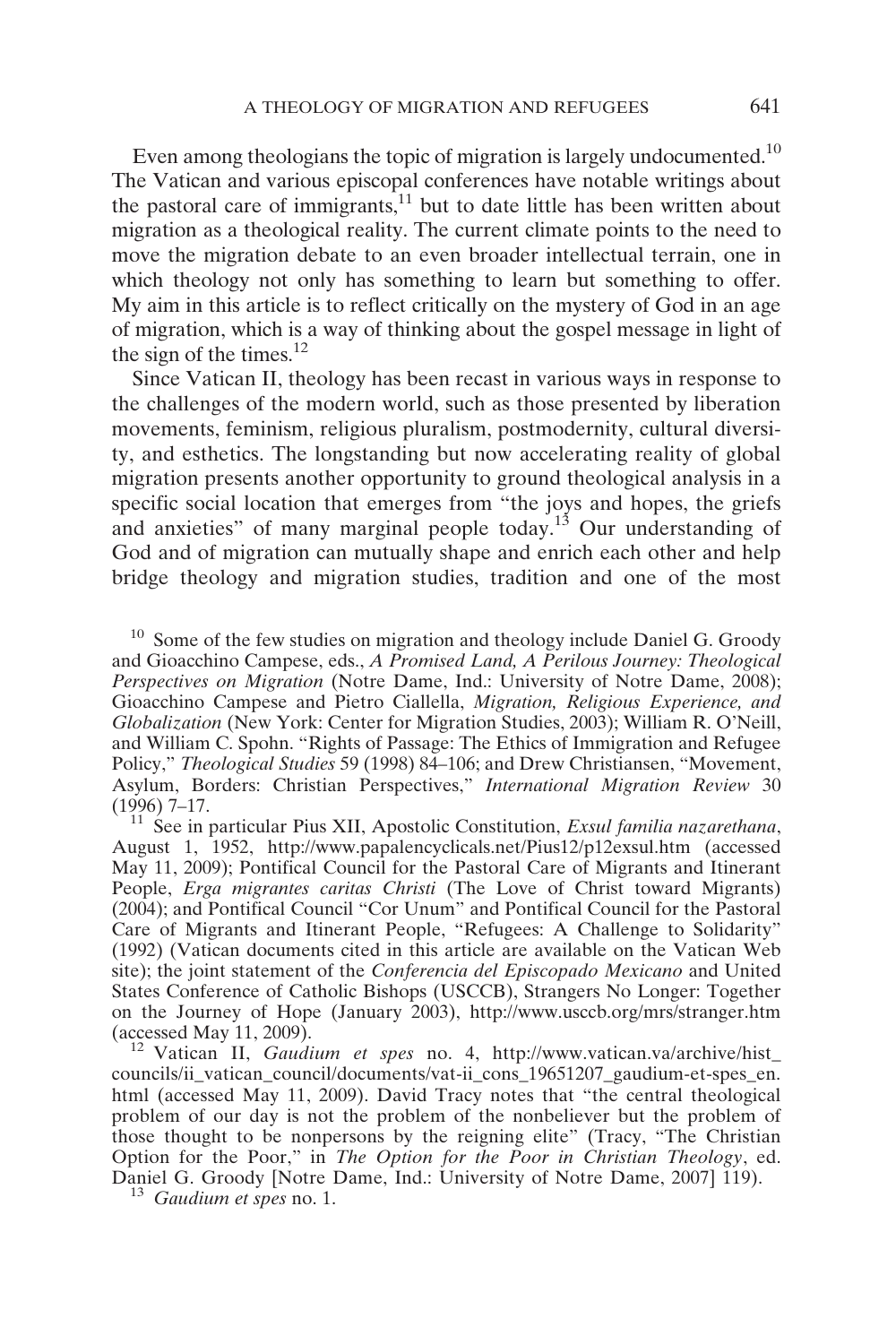vexing social issues of the modern world. I hope not only to highlight the moral demands related to displaced peoples but also to explore new ways in which we might examine the theological territory of migration and even challenge some of the underlying philosophical, if not ideological, presuppositions behind the debate about migrants and refugees.

My study focuses on four foundations of such a theology as indicated by the following subtitles: (1) Imago Dei: Crossing the Problem-Person Divide; (2) Verbum Dei: Crossing the Divine-Human Divide; (3) Missio Dei: Crossing the Human-Human Divide; and (4) Visio Dei: Crossing the Country-Kingdom Divide. Each offers a way of thinking about theology and migration as a call to cross borders and overcome barriers. Migration is not only a social reality with profound implications but also a way of thinking about God and what it means to be human in the world, which can become an important impetus in the ministry of reconciliation and a compelling force in understanding and responding to migrants and refugees.

## IMAGO DEI: CROSSING THE PROBLEM–PERSON DIVIDE

One of the initial challenges in the immigration debate deals with language. A great divide exists between the problem of migration and migrating people, between those who are labeled and their labelers, between the political and social identities of migrants and refugees and their human and spiritual identities.

Scholars have recently attended to the categorization of the forcibly displaced.<sup>14</sup> Terms like refugee, migrant, forced migrant, immigrant, undocumented, internally displaced person, and alien are some of the most common.<sup>15</sup> The literature on this subject is coming to terms with the inherent

<sup>14</sup> Roger Zetter, "More Labels, Fewer Refugees: Remaking the Refugee Label in an Era of Globalization," *Journal of Refugee Studies* 20 (2007) 172–92.

 $\frac{15}{15}$  The terms migrant, immigrant, refugee, and internally displaced persons are often used interchangeably, although they carry different nuances. The United Nations uses "migrant" generally to refer to people living outside their homeland for a year or more regardless of their reason or legal status and often includes international business people or diplomats who are on the move but not economically disadvantaged. But, as I am here focusing on people at the bottom of the economic ladder, I will use "migrant" to refer to economic migrants, forced migrants or refugees, and internally displaced peoples. The IOM's World Migration Report 2005 defines "undocumented" or "irregular migrants" as "workers or members of their families not authorized to enter, to stay or to engage in employment in a state," (http://www.iom.int/jahia/Jahia/cache/offonce/pid/1674?entryId=932 [accessed May 3, 2009]). The 1951 United Nations Convention Relating to the Status of Refugees defines a "refugee" as one who, "owing to well-founded fear of persecution for reasons of race, religion, nationality, membership of a particular social group or political opinions, is outside the country of his nationality and is unable or, owing to such fear, is unwilling to avail himself of the protection of that country"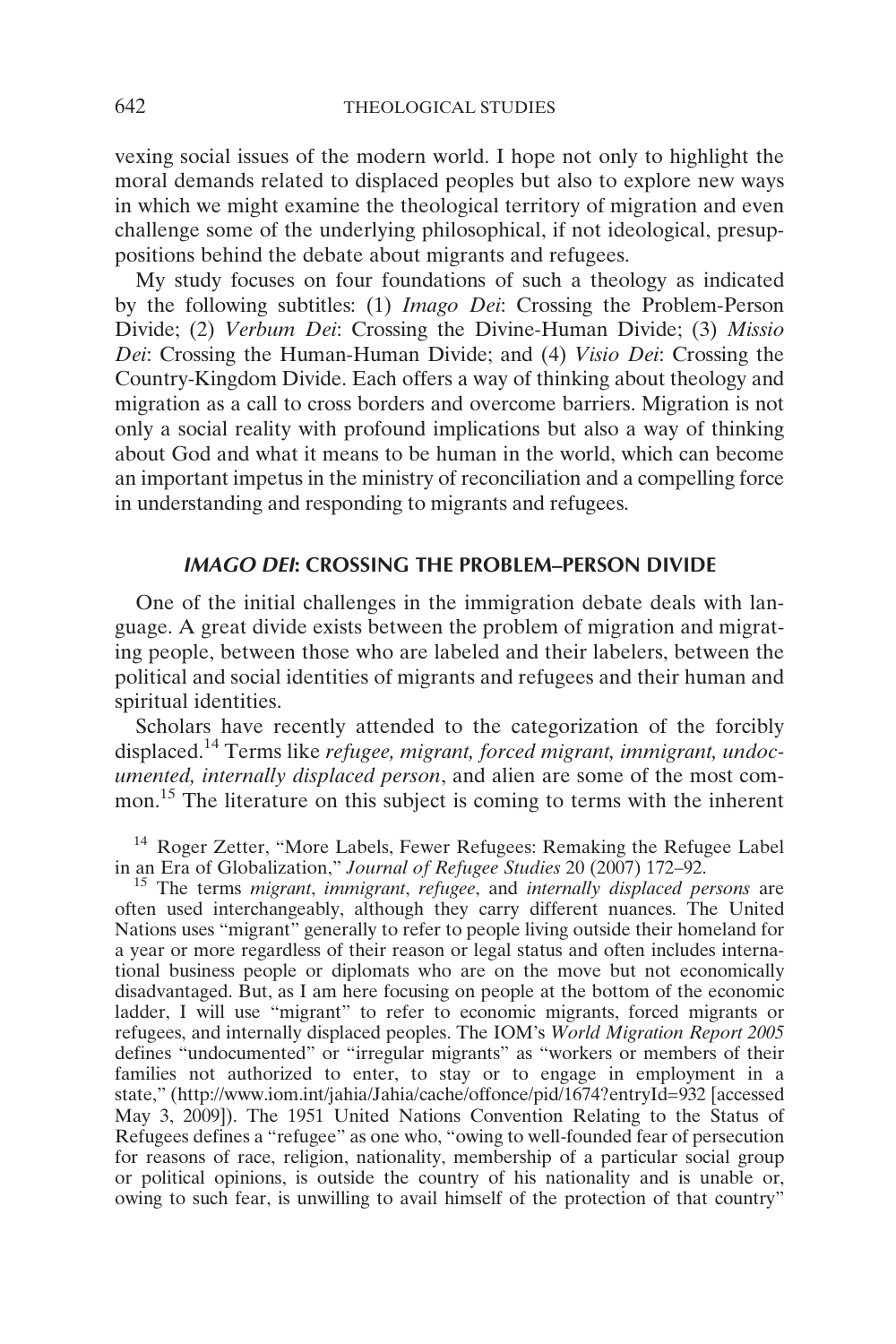limitations of such terminology. The problem is that these labels are largely political, legal, and social constructions. As Roger Zetter notes, "Far from clarifying an identity, the label conveys, instead, an extremely complex set of values, and judgments which are more than just definitional."<sup>16</sup> Although labeling may be an inescapable part of policy-making and its language, the difficulty arises when migrants, immigrants, refugees, and asylum seekers are identified principally and primarily in terms of their political status rather than their human identity. The implications involve more than semantics.

Labels often generate asymmetrical relationships, leaving migrants and refugees vulnerable to control, manipulation, and exploitation. Identifying immigrants in terms of political descriptors can unintentionally create new forms of psychological colonization. Referring to the problem of cultural labels, Virgilio Elizondo notes:

The most injurious crime of the conquest of Latin America, and there were many horrible things about it, was that the white European conquistadores imposed a deep sense of shame of being an indio, mestizo, mulatto. . . . Many today still experience shame regarding their skin color, their way of life, their way of being, their way of dress, their way of speaking, and their ways of worship. Such rejection brands the soul, in a way worse and more permanent than a branding of the master's mark with a hot iron on the face.<sup>17</sup>

(http://untreaty.un.org/cod/avl/ha/prsr/prsr.html [accessed May 3, 2009]). The United Nations High Commissioner for Refugees (UNHCR), in the document Guiding Principles on Internal Displacement, defines "internally displaced persons" as those "who have been forced or obliged to flee or to leave their homes or places of habitual residence, in particular as a result of or in order to avoid the effects of armed conflict, situations of generalized violence, violations of human rights or natural or humanmade disasters, and who have not crossed an internationally recognized State border" (http://www.unhchr.ch/html/menu2/7/b/principles.htm [accessed May 3, 2009]). Although these classifications help determine the legal protections available to migrants, many scholars today agree that at some point these categorizations blur. Some people may flee their homelands because of political persecution and fall under the category of forced migrants or refugees, for example, but their motivations may also stem from economic considerations and therefore the same people can be economic migrants as well. Most migrants are motivated by "push" factors that drive them away from their homelands and "pull" factors that draw them to better lives in another place. For my purposes "migration" can be an apt descriptor for the Christian journey, and "refugees" highlights some of the most vulnerable people of the migrant population. Among the many reports on migration and refugees, see the appendix of *The World Migration Report 2005*.

<sup>16</sup> Roger Zetter, "Labeling Refugees: The Forming and Transforming of a Bureaucratic Identity," Journal of Refugee Studies 4 (1991) 39–62, at 40.<br><sup>17</sup> Virgilio Elizondo, "Culture, the Option for the Poor, and Liberation," in

Option for the Poor in Christian Theology, ed. Daniel G. Groody (Notre Dame, Ind.: University of Notre Dame, 2007) 164.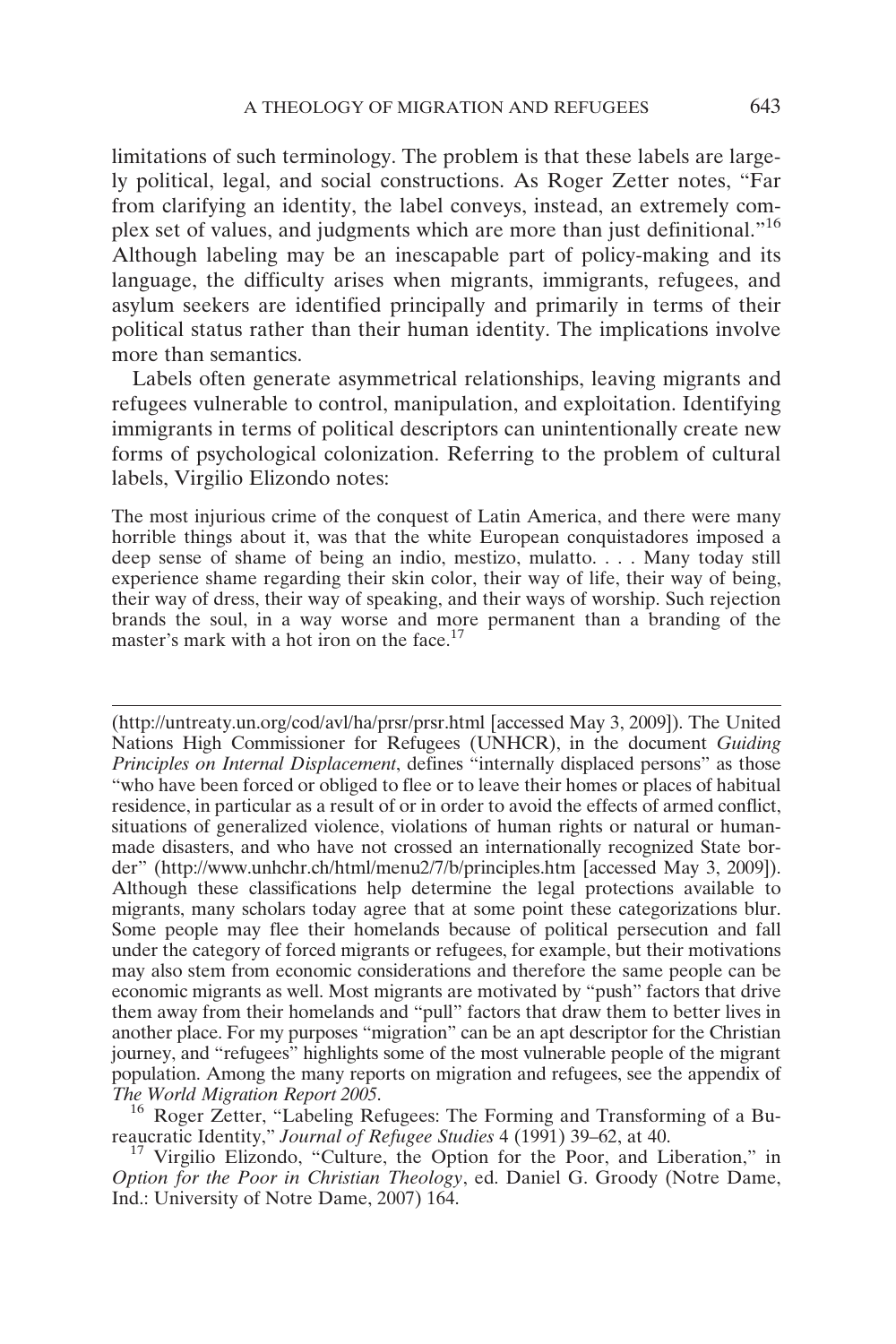Part of the task of a theology of migration is to bridge the gap created by these labels, challenge the dehumanizing stereotypes created by these labels, and build up (in the words of Paul VI and John Paul II) "a civilization of love" and "a culture of life."<sup>18</sup> The task entails helping those on the move discover an inner identity that fosters their own agency rather than an imposed external identity that increases their vulnerability and subjugation.

As valuable as social science contributions have been in understanding migration, its own disciplinary limitations prevent its making an explicit theological affirmation about migrants and refugees. Theology takes the discourse to a deeper level. "The Judeo-Christian tradition," as the U.S. Catholic bishops have noted, "is steeped in images of migration," from the migration of Adam and Eve out of the garden of Eden (Gen 3:23–24), to the vision of the New Jerusalem in the final pages of the New Testament  $($ Rev 21:1–4).<sup>19</sup>

In the book of Genesis we are introduced to a central truth that human beings are created in the image and likeness of God (Gen 1:26–27; 5:1–3; 9:6; 1 Cor 11:7; Jas 3:9). This is not just another label but a way of speaking profoundly about human nature. Defining all human beings in terms of imago Dei provides a very different starting point for the discourse on migration and creates a very different trajectory for the discussion. Imago Dei names the personal and relational nature of human existence and the mystery that human life cannot be understood apart from of the mystery of  $\text{God.}^{20}$ 

 $18$  Paul VI was the first pope to use the expression "a civilization of love": "It is the civilization of love and of peace which Pentecost has inaugurated—and we are all aware how much today the world still needs love and peace!" (Paul VI, Regina Coeli Address, May 17, 1970, http://www.civilizationoflove.net/19700517\_Summary. htm [accessed October 19, 2008]). John Paul II also speaks of a civilization or communion of love in several of his encyclicals (Novo millennio ineunte no. 42; Redemptor hominis no. 10; *Ecclesia in Europa* nos. 82–85), as well as "a culture of life" (*Evange-*<br>lium vitae nos. 21, 28, 50, 77, 82, 86, 87, 92, 95, 98, 100).

 $19$  USCCB, One Family under God: A Statement of the U.S. Bishops' Committee on Migration, rev. ed. (Washington: USCCB, 1998) 2.<br><sup>20</sup> Although *imago Dei* is foundational to Christian theology, it has been inter-

preted in various ways throughout history. Most debates about the term's meaning revolve around the condition of human nature after the Fall, as well as issues related to attributes (such as reason, will, emotions, and creativity), ethical qualities, social characteristics, and divine filiation. Irenaeus distinguished between "image" and "likeness," noting that "image" indicates an ontological participation (methexis) and "likeness" (mimêsis) a moral transformation (Adversus haereses 5.6.1; 5.8.1; 5.16.2). Tertullian believed that the image could never be destroyed, but it could be lost by sin (De baptismo 5, 6.7). Augustine addressed the relational and trinitarian dimensions of imago Dei, its threefold structure (memory, intelligence, and will) and the fundamental orientation of human beings to God (Confessions 1.1.1). Aquinas considered three stages of the *imago Dei: imago creationis* (nature), imago recreationis (grace), and similitudinis (glory) (Summa theologiae [hereafter  $ST$ ] 1, q. 93, a. 4). He believed that the *imago Dei* enables human beings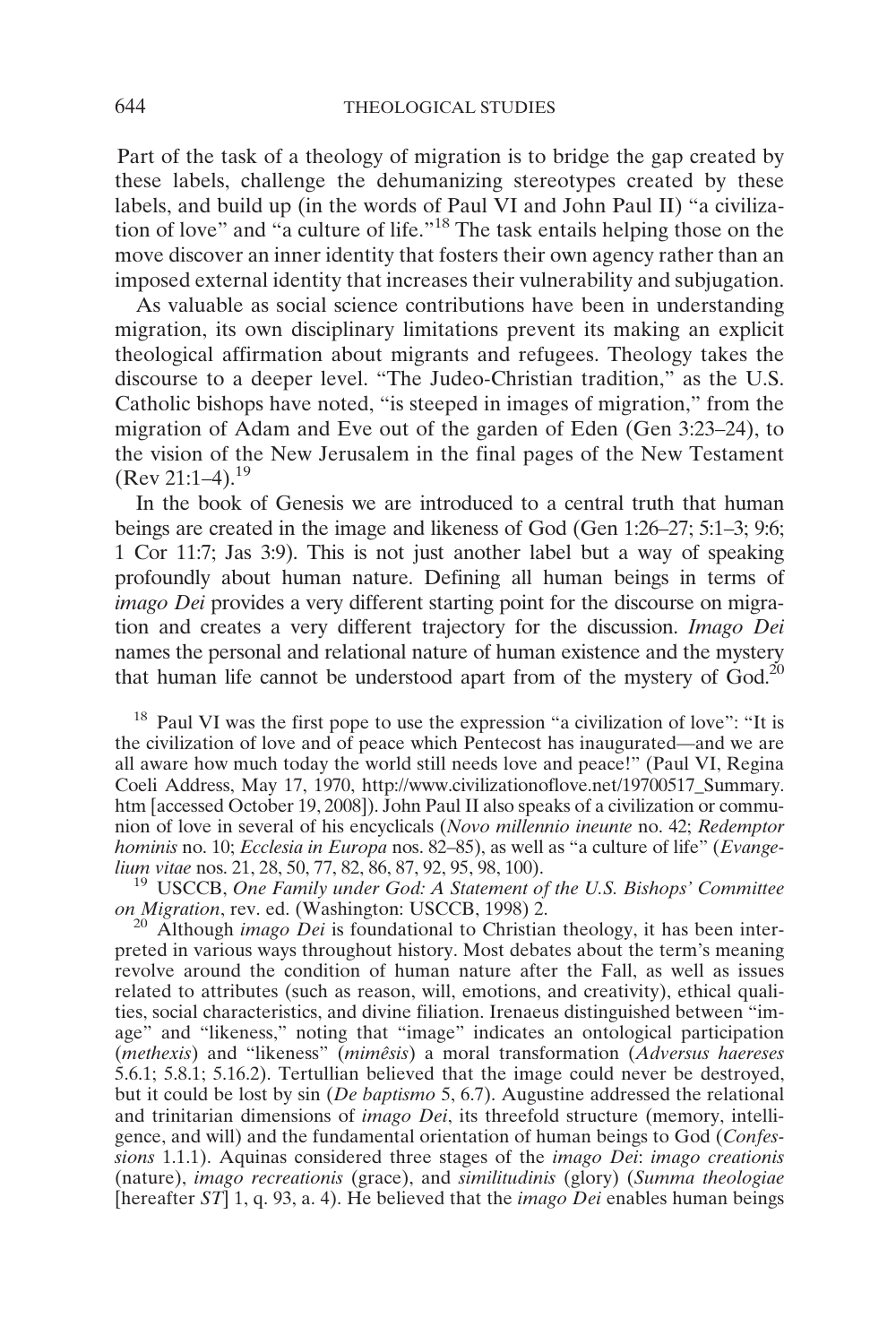Lisa Sowle Cahill notes that the image of God is "the primary Christian category or symbol of interpretation of personal value."<sup>21</sup> "[This] symbol," Mary Catherine Hilkert adds, "grounds further claims to human rights" and "gives rise to justice."<sup>22</sup> One reason why it is better to speak in terms of irregular migration rather than "illegal aliens" is that the word alien is dehumanizing and obfuscates the *imago Dei* in those who are forcibly uprooted.

On the surface it may seem basic to ground a theology of migration on imago Dei, but the term is often ignored in public discourse. Defining the migrant and refugee first and foremost in terms of *imago Dei* roots such persons in the world very differently than if they are principally defined as social and political problems or as illegal aliens; the theological terms include a set of moral demands as well. Without adequate consideration of the humanity of the migrant, it is impossible to construct just policies ordered to the common good and to the benefit of society's weakest members. The fact that in our current global economy it is easier for a coffee

to participate in the life of God. The classic Reformation traditions tended to stress more the depravity of human nature whereas Catholic and Orthodox positions hold that sin impairs or disfigures the imago Dei but does not destroy it. The rise of the Enlightenment and modernity, and movements toward empiricism and rationalism, pushed the notion of *imago Dei* into the background, or eliminated it altogether, replacing it with an anthropology that sees human beings as self-constituting, autonomous subjects. Ludwig Feuerbach, Karl Marx, and Sigmund Freud went further by advancing that God is no more than a projection of the human imagination; thus they open the door to deconstructive interpretations about the human person. After Vatican II, however, the notion of imago Dei, received renewed attention, and today it grounds much of modern Catholic social teaching. Imago Dei provides an important foundation for ecological questions, humanitarian debates, gender issues, eschatological concerns, and social-justice challenges, and particularly for my treatment here of the issue of migration and refugees. For a thorough yet concise treatment of imago Dei, see International Theological Commission (ITC), Communion and Stewardship: Human Persons Created in the Image of God, http://www.vatican.va/roman\_curia/congregations/cfaith/cti\_documents/ rc\_con\_cfaith\_doc\_20040723\_communion-stewardship\_en.html (accessed May 3, 2009); Phyllis Trible, God and the Rhetoric of Sexuality (Philadelphia: Fortress, 1978) 72–143; David Tracy, "Religion and Human Rights in the Public Realm," Daedalus 112 (1983) 237–54; Jürgen Moltmann, God in Creation (San Francisco: Harper & Row, 1985); Douglas John Hall, Imaging God: Dominion as Stewardship (Grand Rapids, Mich.: Eerdmans, 1986); and Mary Catherine Hilkert, O.P., "Imago Dei," in New Dictionary of Catholic Spirituality, ed. Michael Downey (Collegeville, Minn.: Liturgical, 1993) 535.

<sup>21</sup> Lisa Sowle Cahill, "Toward a Christian Theory of Human Rights," *Journal of Religious Ethics* 8 (1980) 279.

 $22^{\circ}$  Mary Catherine Hilkert, "Cry Beloved Image: Rethinking the Image of God," in In the Embrace of God: Feminist Approaches to Theological Anthropology, ed. Ann O'Hara Graff (Maryknoll, N.Y.: Orbis, 1995) 190–204.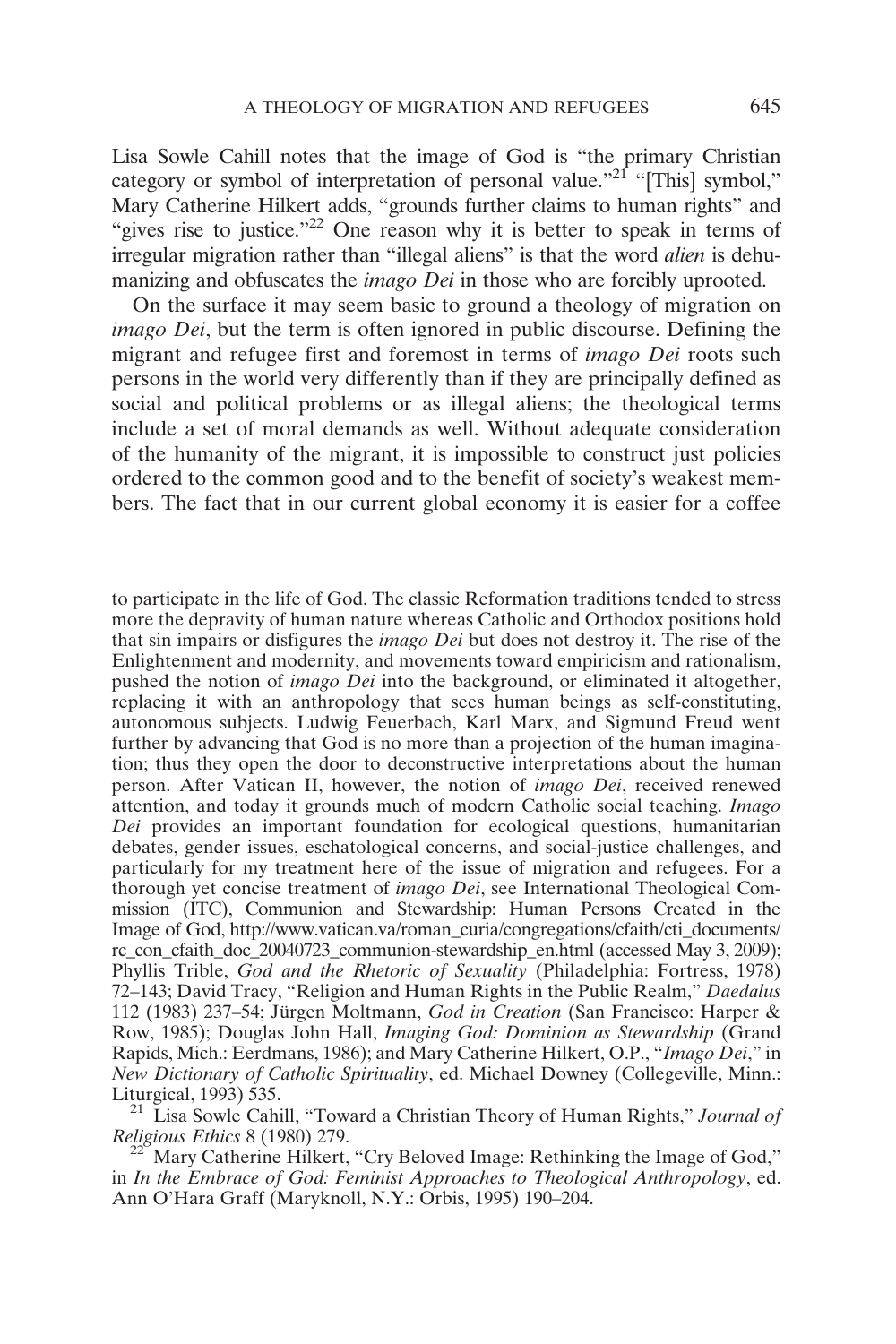bean to cross borders than those who cultivate it raises serious questions about how our economy is structured and ordered.

In its efforts to safeguard the dignity of all people, Catholic social teaching has consistently argued that the moral health of an economy is measured not in terms of financial metrics like the gross national product or stock prices but in terms of how the economy affects the quality of life in the community as a whole.<sup>23</sup> Catholic social teaching states that an ordered economy must be shaped by three questions: What does the economy do for people? What does it do to people? and, How do people *participate* in it?<sup>24</sup> It puts strongest emphasis on what impact the economy has on the poor. It stresses that the economy is made for human beings, not human beings for the economy. In the immigration debate this means that the primary costs are human costs, not "bottom lines" or profit margins; Catholic social teaching asks to what extent the economy of a country enhances the dignity of every human being, especially of those who are vulnerable and deemed insignificant.

As noted in Gaudium et spes, imago Dei also means that people, by implication, ought to have available "everything necessary for leading a life truly human, such as food, clothing, and shelter; the right to choose a state of life freely and to found a family, the right to education, to employment, to a good reputation, to respect, to appropriate information, to activity in accord with the upright norm of one's own conscience, to protection of privacy and rightful freedom. even in matters religious."<sup>25</sup> Preferably, people can meet such needs in their homeland, but when these conditions are not met, as John XXIII noted, people have a right to emigrate in order to "more fittingly provide a future" for themselves and their family.<sup>26</sup>

For many forced migrants, moving across borders is connected to finding a job. Writing against the backdrop of the exploitation of migrant workers and much global unemployment, John Paul II in Laborem exercens addressed the connection between human dignity, social justice, and work.<sup>27</sup> He notes that "the person working away from his native land, whether as a permanent emigrant or a seasonal worker, should not be placed at a disadvantage in comparison with the other workers in that society in the matter of working rights. Emigration in search of work should in no way become an opportunity for financial or social exploitation."<sup>28</sup>

Catholic social teaching recognizes the right, and even the responsibility, of a state to control its borders, but it also argues that, when a state cannot

<sup>&</sup>lt;sup>23</sup> USCCB, Economic Justice for All, no. 14, http://www.osjspm.org/economic\_ <sup>23</sup> USCCB, Economic Justice  $\frac{1}{24}$  ibid. no. 1. <sup>25</sup> Gaudium et spes no. 26. <sup>26</sup> John XXIII, *Pacem in terris* no. 106. <sup>27</sup> John Paul II, *Laborem exercens* no. 1. <sup>28</sup> Ibid. no. 23.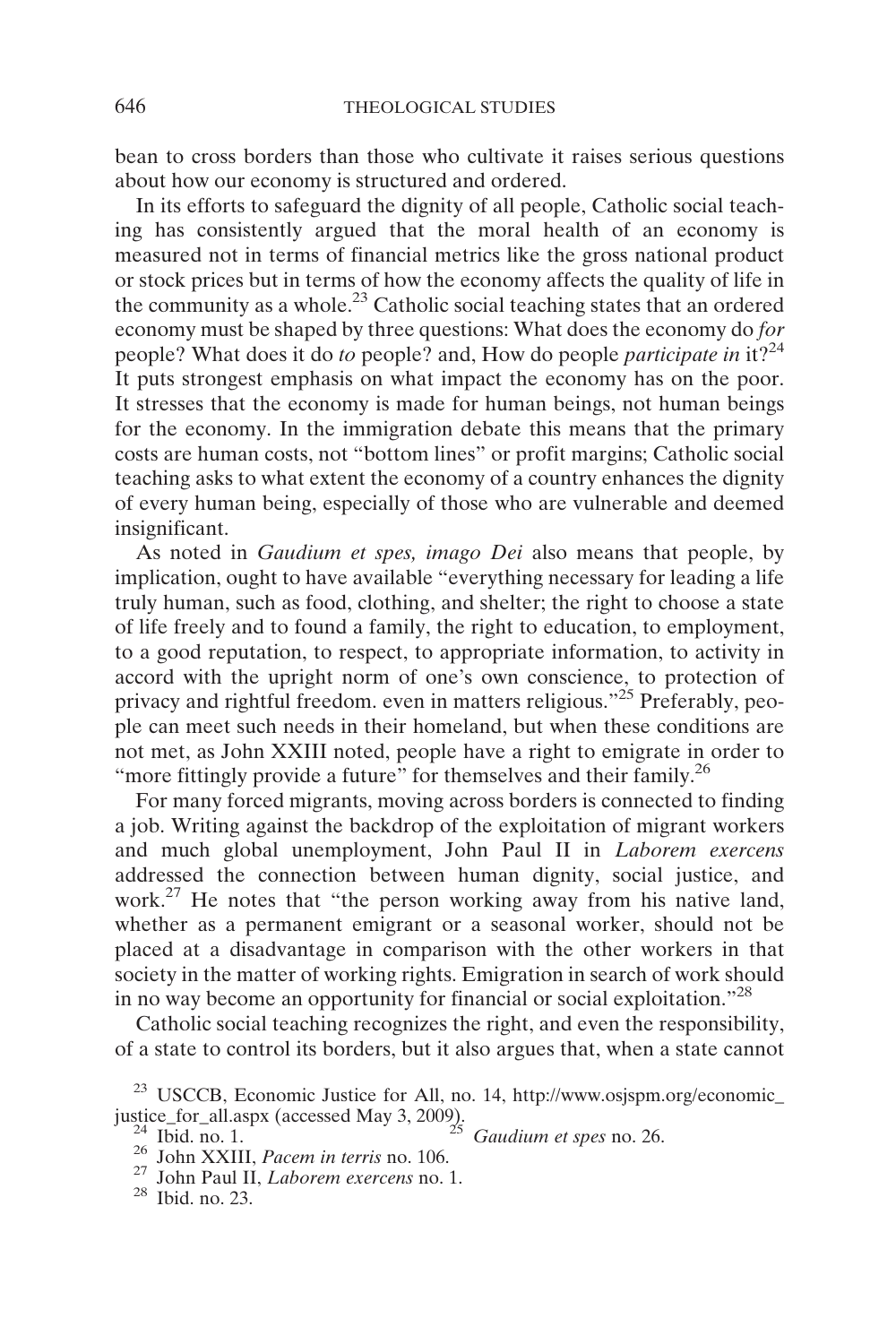provide the conditions necessary for human dignity, people have a right to migrate to foreign lands, even without proper legal documentation.<sup>29</sup> The bishops of the United States have added that "any limitation on international migration must be undertaken only after careful consideration of the demands of international solidarity. These considerations include development, trade and investment programs, education and training, and even distribution policies designed to narrow the wide gaps between the rich and the poor."30

The notion of *imago Dei* and human dignity is rooted in Christian theology, but its implications have universal scope, with corollaries in other religious, philosophical, and humanitarian traditions. Human dignity, rooted in theological premises, also has close affinities with human rights language, particularly as it is expressed in the 1948 Universal Declaration of Human Rights,<sup>31</sup> and the 1951 United Nations Convention relating to the Status of Refugees, $32$  which remains the charter document for refugee rights and protections. Human dignity and human rights language underscore the inherent value and worth of every person, regardless of their political, economic, social, or geographical status.

Imago Dei is integrally related to the Trinity, which means it is not primarily an individualistic notion but a relational one. Most migrants leave their homes not only to realize a greater dignity for themselves but also for their families. Statistics on global remittances offer one indicator of the connection between migration and relationships. In 2006, migrants sent home to their families, often in small amounts of \$100 to \$300 at a time, more than \$300 billion. Meanwhile, the total Overseas Development Aid from donor nations to poorer countries was \$106 billion. This means that migrants living on meager means spent three times as much money helping alleviate global poverty as the wealthiest countries of the world.<sup>33</sup>

<sup>29</sup> Sacred Congregation for Bishops, "Instruction on the Pastoral Care of People Who Migrate," August 22, 1969 (Washington: United States Catholic Conference) 7.

<sup>30</sup> USCCB, One Family Under God: A Statement of the U.S. Bishops' Committee on Migration, rev. ed. (Washington: USCCB, 1998) 6.

<sup>31</sup> United Nations, Universal Declaration of Human Rights, http://www.un.org/<br>Overview/rights.html (accessed May 11, 2009).

<sup>32</sup> Office of the High Commissioner for Human Rights, Convention relating to the Status of Refugees, http://www.unhchr.ch/html/menu3/b/o\_c\_ref.htm.

<sup>33</sup> For more on Overseas Development Statistics, see Development Co-operation Directorate (OECD), Development Aid at a Glance 2007, http://masetto. sourceoecd.org/vl=3495881/cl=12/nw=1/rpsv/devaid2007/s-1-1.htm (accessed May 7, 2009). For more on immigrant remittances, see the International Fund for Agricultural Development report, "Sending Money Home: Worldwide Remittance Flows to Developing Countries," http://www.ifad.org/events/remittances/maps/brochure.pdf (accessed May 3, 2009).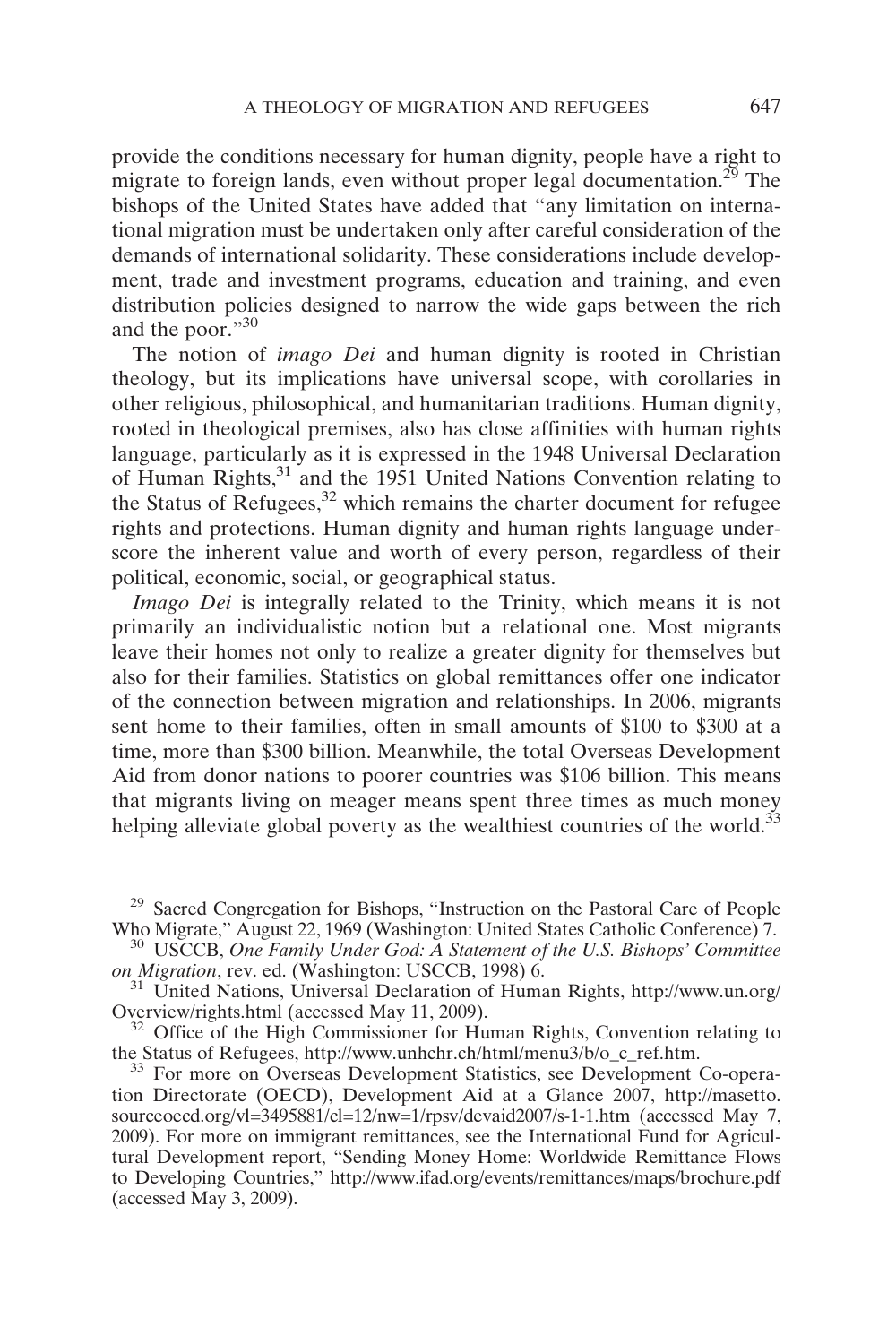Contrary to popular perceptions, such statistics further elucidate the imago Dei in the poor, especially in its generative and sacrificial dimensions.

Imago Dei is a two-edged sword that positively functions as an affirmation of the value and worth of every person, and evaluates and challenges any tendencies to dominate or oppress the poor and needy, or degrade them through various manifestations of racism, nativism, and xenophobia. $34$  The expulsion from Eden of Adam and Eve, the original imagines Dei, and their border-crossing into the land beyond, names the human propensity to move toward a state of sin and disorder (Gen 3:1–13). Sin disfigures the imago Dei, resulting in a fallen world that creates discord in relationships. The territory into which the Prodigal Son migrates and squanders all his worldly wealth (Lk 15:11–32) symbolizes this barren terrain; it is a place that moves people away from the original creative design into a place of estrangement from God, others, and themselves<sup>35</sup>

### VERBUM DEI: CROSSING THE DIVINE–HUMAN DIVIDE

The notion of *imago Dei* put forth in the Old Testament is realized in the New Testament through the imago Christi. Christ is the perfect embodiment of imago Dei and the one who helps people migrate back to God by restoring in them what was lost by  $\sin^{36}$  In ways that resonate with Thomas Aquinas's notion of exitus et reditus,<sup>37</sup> Karl Barth writes about the incarnation in terms

<sup>34</sup> Migrants and refugees often bear the burden of a humanity living in tension between the land of likeness to God (regio similitudinis), which fosters the dignity of every person, and the land of unlikeness to God (regio dissimilitudinis). The concept of regio dissimilitudinis has its origin in Platonic thought, but it has parallels in the Scriptures. Mystics like Bernard of Clairvaux and others in the Middle Ages also used the concept when speaking about the movement of people away from the divine image and likeness toward a state of alienation. For more on this topic, see Etienne Gilson, "Regio dissimilitudinis de Platon à Saint Bernard de Clarivaux," Medieval Studies 9 (1947) 109-17.

<sup>35</sup> Georges Didi-Huberman, *Fra Angelico: Dissemblance and Figuration*, trans.<br>Jane Marie Todd (Chicago: University of Chicago, 1995) 45.

<sup>36</sup> As the International Theological Commission (ITC) notes, in Christ "we find the total receptivity to the Father which should characterize our own existence, the openness to the other in an attitude of service which should characterize our relations with our brothers and sisters in Christ, and the mercy and love for others which Christ, as the image of the Father, displays for us" (ITC, Communion and Stewardship, no. 53).  $\frac{37}{37}$  Aquinas notes that the basic principle of the moral life, the natural law, and

all of creation are dynamic by nature in that everything comes from God and returns to God (exitus et reditus). Migration names what it means to be human before God: the movement from God the Creator, the return to God, and the condition of that return in Christ the mediator. See Aquinas, ST 1–2, q. 92.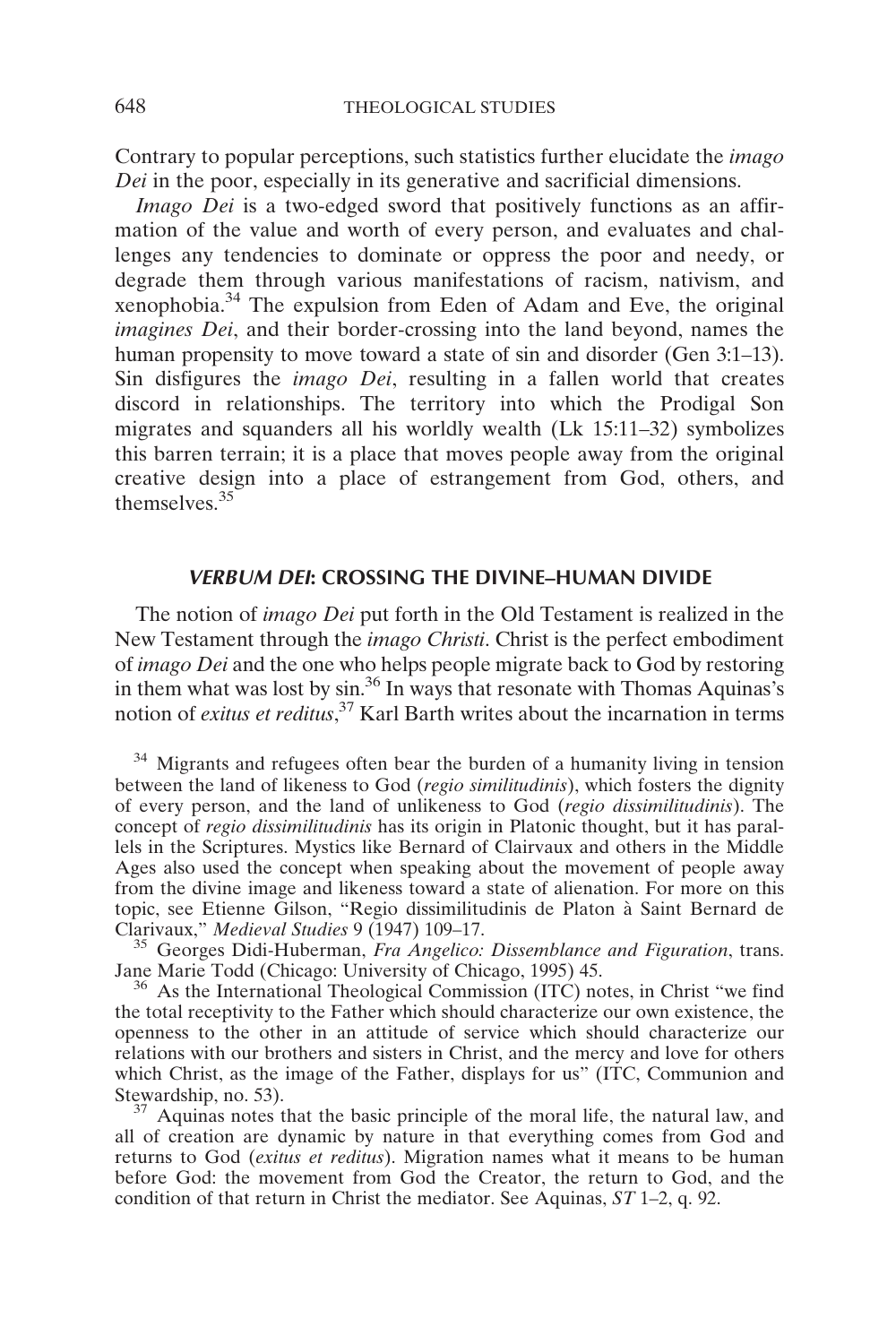of "the way of the Son of God into the far country."38 He does not explicitly use the term "migration," but his reflections are a way of speaking of God's crossing over into the dark territory of a sinful, broken humanity. What distinguishes the Christian God from other, false gods, Barth notes, is that they are not ready for this downward mobility, "this act of extravagance, this far journey."39 Through the Verbum Dei, Jesus' kenosis and death on the cross, God overcomes the barriers caused by sin, redraws the borders created by people who have withdrawn from God, and enters into the most remote and abandoned places of the human condition.

No aspect of a theology of migration is more fundamental, nor more challenging in its implications, than the incarnation. Through Jesus, God enters into the broken and sinful territory of the human condition in order to help men and women, lost in their earthly sojourn, find their way back home to God. As noted in the Gospel of John, migration shapes Jesus' own self understanding: "Having loved his own who were in the world, he loved them to the end. . . . Jesus knew that the Father had given everything into his hands, that he had come from God, and that he was going back to God" (Jn 13:1, 3). The Verbum Dei from this perspective is the great migration of human history: God's movement in love to humanity makes possible humanity's movement to God. Hans Urs von Balthasar adds, "If the Prodigal Son had not already believed in his father's love, he would never have set out on his homeward journey."<sup>40</sup>

The sojourn of the Verbum Dei into this world is riddled with political and religious controversies, many of which are connected to narratives about migration. In Luke's Gospel, Jesus enters the world amid a drama involving documentation (Lk 2:1–5). In Matthew's account, Jesus and his family must flee a threat that endangers their lives, making them political refugees (Mt 2:13–17, a parallel to a foundational migration in biblical history, Exodus 1). In John's Gospel, many have trouble believing in Jesus precisely because of the place from which he emigrates (Jn 7:41–43, 52). In a fallen world, human beings find many compelling political, legal, social, and religious reasons to exclude—and reject—the migrant Son of God. $^{41}$ 

<sup>38</sup> Karl Barth, *The Doctrine of Reconciliation: Church Dogmatics*, trans. G. W. Bromiley, ed. G. W. Bromiley and T. F. Torrance (New York: Continuum, 2004)

<sup>157–210.</sup> <sup>39</sup> Ibid. 159.<br><sup>40</sup> Hans Urs von Balthasar, *Love Alone: The Way of Revelation*, 5th ed. (Lon-<br>don: Sheed & Ward, 1992) 84.

 $41$  Jesus was rejected by many in his day, including Herod who feared losing his power (Mt 2:1–13); Jesus' family, who thought he was out of his mind (Mk 3:20– 21); his neighbors who failed to understand his origins (Mt 13:54–57; Mk 6:1–4; Lk 4:13–30); the rich young man, who had great wealth but did not want to share it (Mt 19:16–22; Mk 10:17–22; Lk 18:18–23); the religious leaders who envied Jesus' popularity with the people (Mt 26:3–4; Jn 11:47–53); Judas, who exploited Jesus for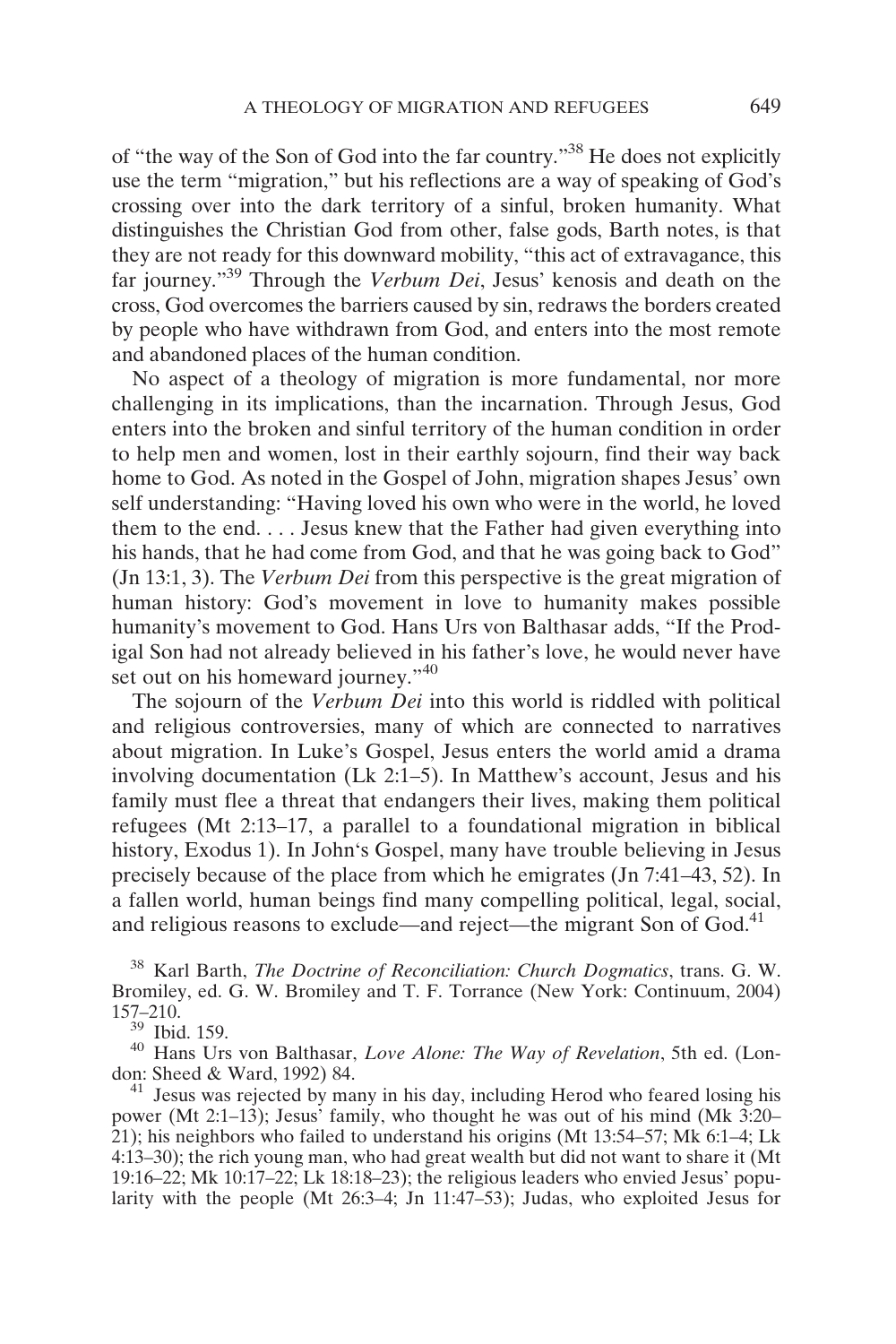In migrating to the human race God enters into a place of "otherness," the very migration that human beings fear and find so difficult to make. This movement of divinity to humanity is predicated not on laws, institutions, or any form of human merit but, above all, on God's gratuity. In crossing borders of every kind for the good of others, the Verbum Dei reveals the mystery of God's a priori, self-giving love. As Barth observes:

The incarnation of the Word, . . . His way into the far country, His existence in the forma servi, is something which we can understand . . . by supposing that in it we have ... a *novum mysterium* ... with what is noetically and logically an absolute paradox, with what is ontically the fact of a cleft or rift or gulf in God Himself, between His being and essence in Himself and His activity and work as the reconciler of the world created by Him.<sup>42</sup>

The Verbum Dei means that for God there are no borders that cannot be crossed, neither within himself nor in the created world. According to Barth, "the mystery reveals to us that for God it is just as natural to be lowly as it is to be high, to be near as it is to be far, to be little as it is to be great, to be abroad as it is to be at home."43 The Verbum Dei manifests that, even as human beings erect barriers of every sort, God walls off no one from the divine embrace.

Another paradoxical dimension of the mystery of the incarnation is that, while human migration tends toward an upward mobility and the greater realization of human dignity, divine migration tends toward a downward mobility that is even willing to undergo the worst human indignities (Phil 2:5–11). Scripture depicts the movement of a people toward a promised land, but God's movement is just the opposite: it is an immersion into those territories of human life that are deprived of life and prosperity. God migrates into a world that is poor and divided, not because God finds something good about poverty and estrangement, but because it is precisely in history's darkest place that God can reveal hope to all who experience pain, rejection, and alienation.

Christ reaches out to all those considered, in Barth's terms, "alien life."<sup>44</sup> Christ moves not away from alienation, difference, and otherness but toward it, without ceasing to be who he is: "He went into a strange land, but even there, and especially there, He never became a stranger to Himself."<sup>45</sup> God's identification with humanity is so total that in Christ he not only

money and favor with those in power (Mt 26:14–16, 47–50, Lk 22:4–6, Jn 18:2–5); Peter, who feared the ramifications of association with him (Mt 26:69–75, Mk 14:66–72, Lk 22:54–62, Jn 18:15–18, 25–27); and the crowds who shouted "crucify him" and did nothing to redress injustice (Mt 27:15–18, 20–23; Mk 15:6–14; Lk 23:13–23; Jn 19:5–7, 14–15).

<sup>&</sup>lt;sup>242</sup> Barth, *Doctrine of Reconciliation* 184.<br><sup>43</sup> Ibid. 192.<br><sup>45</sup> Ibid. 180.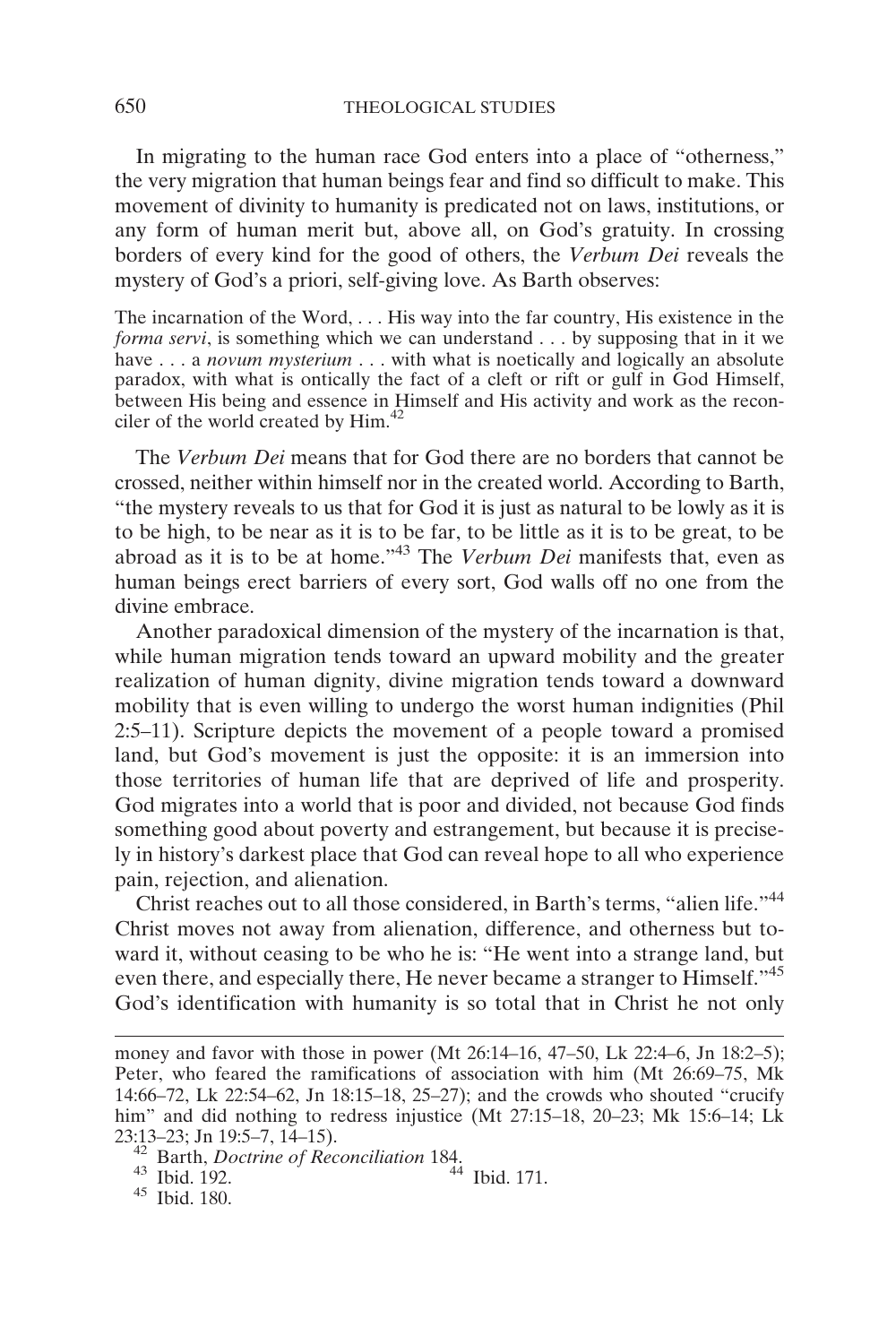reaches out to the stranger but becomes the stranger: "He does not merely go into lowliness, into the far country, to be Himself there, as He did in His turning to Israel. But now He Himself becomes lowly. He Himself is the man who is His Son. He Himself has become a stranger in Him."<sup>46</sup> In the journey into otherness and vulnerability, the Verbum Dei enters into total identification with those who are abandoned and alienated.

The downward way of the *Verbum Dei* leads ultimately to the cross.<sup>47</sup> The kenosis of Jesus is God's radical risk of movement into the broken territory of human life, with potentially cataclysmic consequences if it fails. For many compelling reasons, numerous migrants and refugees reframe their own story in the light of Jesus' journey. Leaving their homelands, undergoing dangerous journeys, and taking up residence in a foreign land not only entails emptying themselves but radically surrendering everything they own, without any assurance that what they lose will come back to them.<sup>48</sup> The cross is the ultimate expression of God's self-giving love, God's solidarity with those who suffer, and God's power at work amid human struggle and weakness. The notion of the crucified God and the crucified peoples is a topic that requires in-depth consideration beyond the scope of this article, but this notion is a central dimension of a theology of migration and has tremendous implications for those who are forcibly displaced, especially for addressing the inner wounds that migrants and refugees experience.<sup>49</sup>

<sup>46</sup> Ibid. 170. <sup>47</sup> Ibid. 208. <sup>47</sup> Ibid. 208. <sup>47</sup> Power examines in depth the notion of *kenosis*, which has many ramifications for our discussion on migrants and refugees. He notes that the self-emptying of Christ prompts the church to a greater identification with the poor and to wait in hope for the gratuitous gift of life. He observes that "for humankind to be united in one . . . the web of hatred, injustice, and sin has to be broken. . . . Humans need to know how to face death in the hope of life, be it personal, generational or cultural. In self-giving, in being for others, in seeking freedom from a global Babel, belief in both human community and in transcendent gift are needed and possible. In Jesus Christ we are given a way to be free from evil, a way to pass to life through death lived as self-gift and witness" (David Noel Power, Love without Calculation: A Reflection on Divine Kenosis, "He Emptied Himself, Taking the Form of a Slave," Philippians 2:7 [New York: Crossroad, 2005] 4).

<sup>49</sup> El Salvadoran Jesuit Ignacio Ellacuría, who was murdered in 1989 by a military death squad, referred to the poor as "the people crucified in history" (Ignacio Ellacuría, "The Crucified People," in Mysterium Liberationis: Fundamental Concepts of Liberation Theology, ed. Ignacio Ellacuría and Jon Sobrino [Maryknoll, N.Y.: Orbis, 1993] 580–604, at 580). See also Jon Sobrino, "La teología y el 'Principio de Liberación," Revista latinoamericana de teología 12 (May–August 1995) 115–40; and Michael E. Lee, "Liberation Theology's Transcendent Moment: The Work of Xavier Zubiri and Ignacio Ellacuría as Noncontrastive Discourse," Journal of Religion 83 (2003) 226–43; Kevin Burke and Robert Lassalle-Klein, Love That Produces Hope: The Thought of Ignacio Ellacuría (Collegeville, Minn.: Liturgical,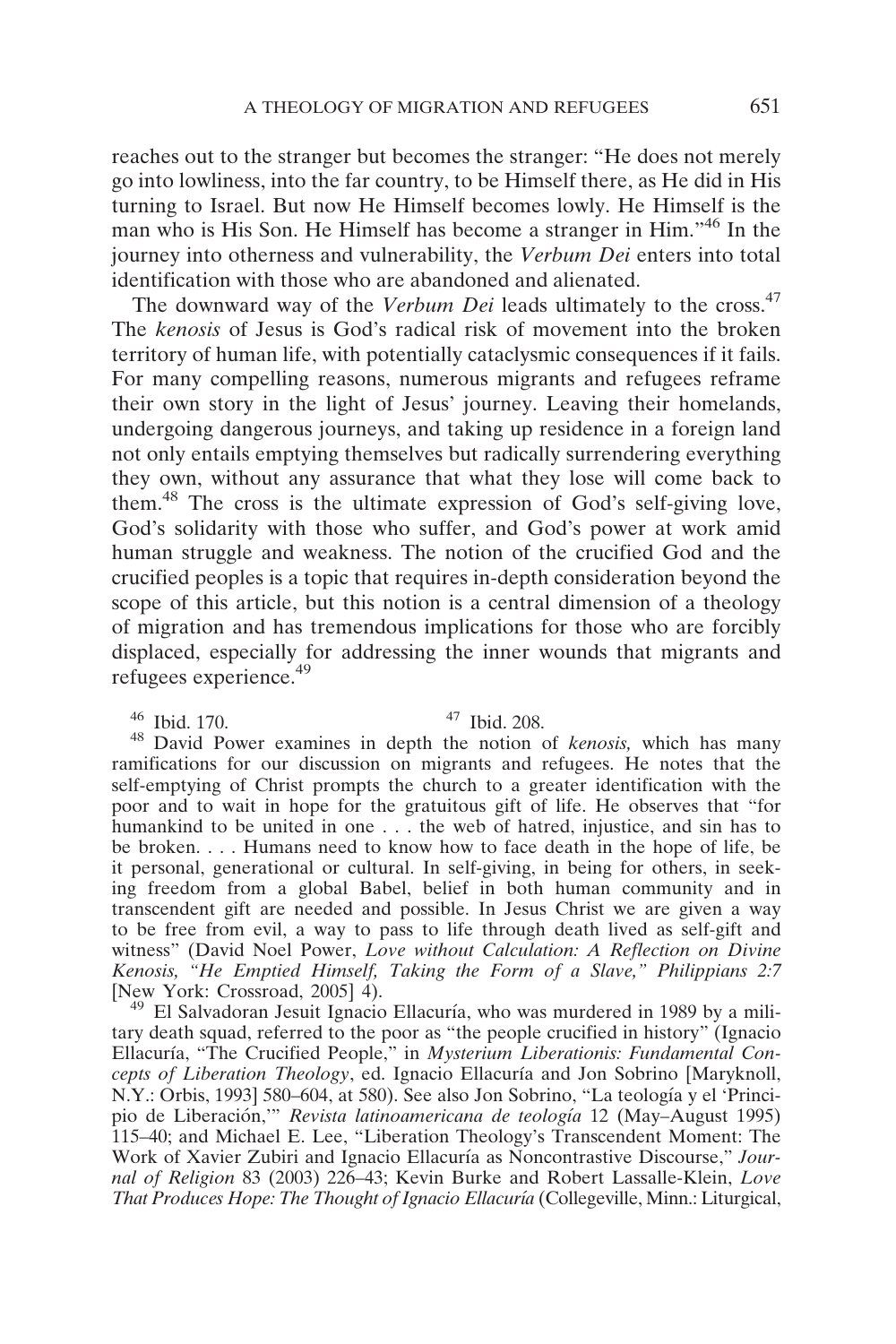Although the incarnation saves, Barth notes that it also "offends." It offends precisely because it brings into question the disordered values of a society that has lost its sense of *imago Dei*. It challenges especially those who exclude on the basis of superficial notions of private property, legal status, and personal or even national rights without any social, moral, or divine reference point, or any regard for the exigencies of distributive, contributive, and restorative justice that flow as a natural consequence from divine gratuity. The incarnation moves people beyond a narrow, self-serving identity into a greater identification with those considered "other" in society, particularly those like migrants and refugees who are poor and regarded as insignificant.

Reflecting on the implications of the parable of the Good Samaritan for human relationships, Augustine writes, "our Lord and God himself wished to be called our neighbor because it is himself that the Lord Jesus Christ is indicating as the one who came to the help of that man lying half dead on the road, beaten up and left there by robbers" (Lk  $10:25-37$ .<sup>50</sup> Following Christ in a way shaped by the gift of self to others becomes a way of speaking about participation in the self-giving love of God. In becoming neighbor to all in the incarnation, that is, to all who live in the sinful territory of a fallen humanity, God redefines the borders between neighbors and opens up the possibility for new relationships.

The incarnation, as a border-crossing event, is a model of gratuitous selfgiving through which God empties himself of everything but love, so that he can more fully identify with others, enter completely into their vulnerable condition, and accompany them in a profound act of divine-human solidarity. This gratuitous nature of the incarnation offers a different framework for evaluating human migration and questions some of the underlying premises of the debate. In crossing the borders that divide human beings from God, the Verbum Dei is a profound gift that makes

<sup>2006).</sup> See also Gioacchino Campese, "¿Cuantos Más? The Crucified Peoples at the US/Mexico Border," in A Promised Land, A Perilous Journey: Theological Perspectives on Migration, ed. Daniel G. Groody and Gioacchino Campese (Notre Dame, Ind.: University of Notre Dame, 2008) 271–98; and Daniel G. Groody, Border of Death, Valley of Life: An Immigrant Journey of Heart and Spirit (Lanham, Md.: Rowman & Littlefield, 2002). See also Daniel G. Groody, "Jesus and the Undocumented: A Spiritual Geography of a Crucified People,"

<sup>&</sup>lt;sup>50</sup> Augustine, *Teaching Christianity*, trans. Edmund Hill, ed. John E. Rotelle, Works of Saint Augustine: A Translation for the 21st Century (Hyde Park, N.Y.: New City, 1996) 120–21.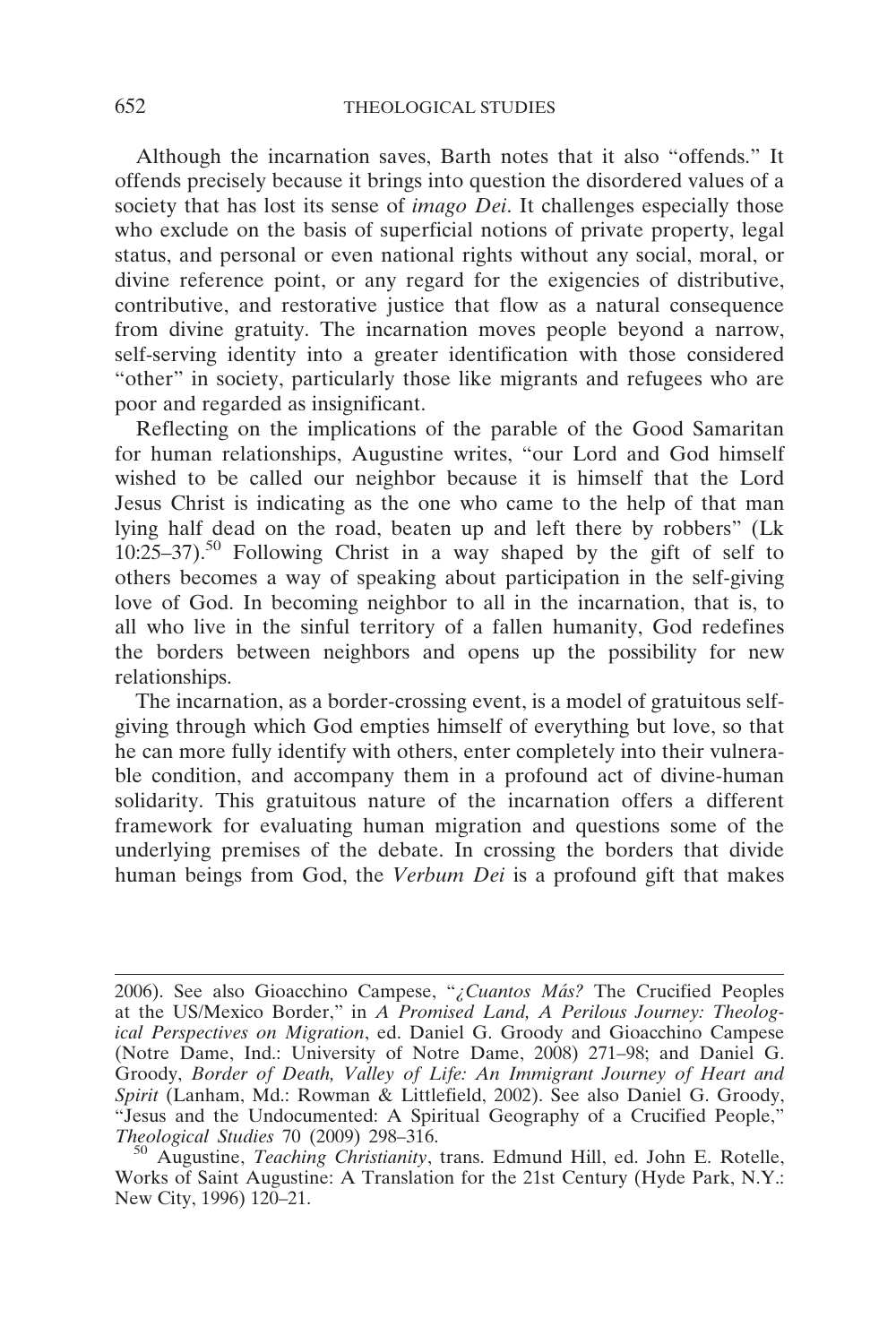profound demands on those who receive it.<sup>51</sup> Migration becomes a descriptive metaphor for the movement of God toward others in the human response of discipleship.

### MISSIO DEI: CROSSING THE HUMAN–HUMAN DIVIDE

The missio Dei is to restore the *imago Dei* in every person through the redemptive work of the Verbum Dei. The universal message of the gospel is directed to all nations and all peoples, and it is concerned with all aspects of human beings and the full development of every person.52 The church, through the power of the Spirit, takes up the Great Commission of Jesus by migrating to all nations, proclaiming the Good News of salvation, and working against the forces of sin that disfigure the *imago Dei* (Mt 28:16–20). In addition to the foundational ministries of Peter and Paul, tradition holds that such missionary endeavors led James to migrate to Spain, Phillip to Asia, and Thomas to India. "While it transcends all limits of time and confines of race," notes Lumen gentium, "the Church is destined to extend to all regions of the earth."<sup>53</sup>

A central dimension of this mission is Jesus' ministry of reconciliation, which deals largely with overcoming human constructions that divide the insider from the outsider, particularly those constructions generated by law in its various forms.<sup>54</sup> The *missio Dei* challenges

 $51$  Gustavo Gutiérrez has contributed greatly to reflection on the poor from a theological perspective and the ethical demands that flow from the gratuitous nature of God's love for the world and outreach to those most in need. He notes: "The condition of the poor, because it is deeply tied to inhumanity, is a radical challenge to the human and Christian conscience. No one—no matter their geographical or social location, their culture or religion—can pretend that they are not gripped by it. To perceive the condition of the poor, it is necessary to see poverty in all its depth and breadth. It is a challenge that extends beyond the social field, becoming a demand to think about how we proclaim the Gospel in our day and how we might present the themes of the Christian message in new ways. . . . The Christian is a witness to the resurrection, the definitive victory over all forms of death" (Gutiérrez, "Memory and Prophecy," in *Option for the Poor in Christian Theology* 17–40, at 28).

 $52$  Populorum progressio no. 42.<br>  $53$  Lumen gentium no. 9.<br>  $54$  Robert Schreiter outlines five distinctive elements of a Christian understanding of reconciliation in light of the migrant reality: (1) God is the agent of reconciliation; (2) healing begins with the victim; (3) the healing brought about in the reconciliation process takes the victim to a new place; (4) the migration story has to be reframed; and (5) the healing process of reconciliation is never complete. He notes that one of the common denominators in the ministry of reconciliation to migrants is dealing with trauma caused by leaving one's homeland, traveling to a new place, and settling in an unfamiliar location. For more on mission and migration, see: Robert J. Schreiter, "Migrants and the Ministry of Reconciliation," in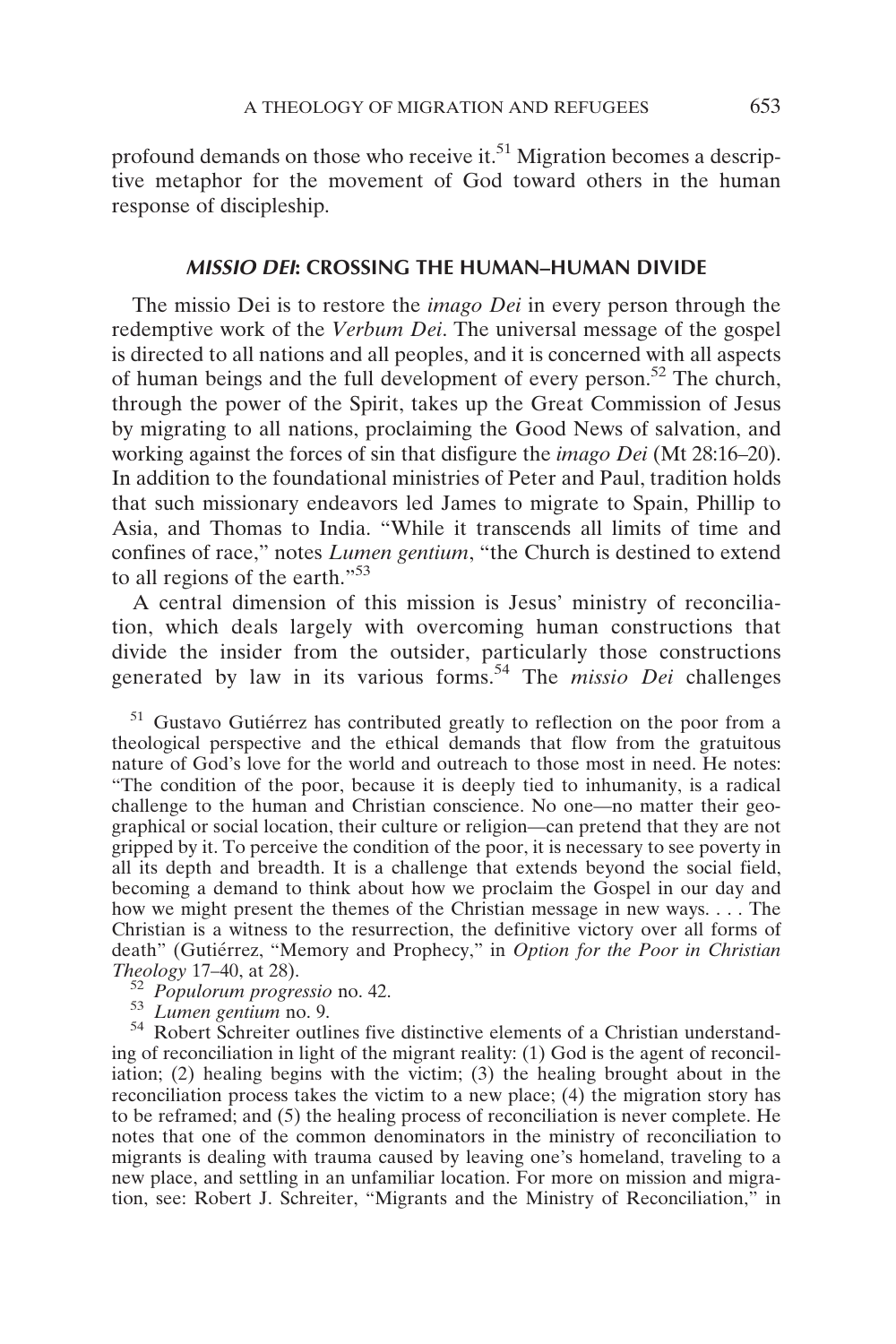human tendencies to idolize the state, religion, or a particular ideology and use it as a force that excludes and alienates, even when it does so under the guise of obedience to a greater cause. Jesus' openness to Gentiles, his reaching out to the Syrophoenician or Canaanite woman (Mt 15:21–28; Mk 7:24–30), his response to the Roman centurion (Mt 8:5–13; Lk 7:1–10), and many other encounters illustrate Jesus' willingness to go beyond borders and narrow interpretations of the Law in obedience to a greater law of love (Mk 12:28–34).

Jesus' fellowship with sinners (Mt 9:9–13), his concern for those outside the Law (Mt  $\overline{8:1-4}$ ), and his praise of the righteous Good Samaritan (Lk 10:25–37) raise important questions about law, its purposes, misuses, and abuses. Jesus recognized the value of the Law (Mt 5:17–18), but he also challenged people to see the larger picture of the Law and understand its deeper meaning (Lk 13:10–17). In the Gospels there are three parallel accounts of Jesus' disciples picking heads of grain on the Sabbath to assuage their hunger and of Jesus healing a man with a shriveled hand on the Sabbath. When challenged by the religious leaders and crowds about breaking Sabbath laws, Jesus responds that "the Sabbath is made for man, not man for the Sabbath," and that the "higher law" is that it is lawful—even required—to do good on the Sabbath and, by extension, on every other day as well (Mt 12:1–14; Mk 2:23–3:6; Lk 6:1– 22). By his words and actions, Jesus demonstrates that compassion requires a reading of the Law that gives primary consideration to meeting human needs.

No area is more divisive in the immigration debate than the issue of immigration law and public policy.<sup>55</sup> In public discourse, people commonly say they have no problem with immigration, but they do have a problem with people breaking the law. The problem with this perspective is that it makes no distinction between various kinds of law and assumes equal binding force for all law. In Thomistic terms, there is divine law, eternal

A Promised Land, A Perilous Journey 107–23; Robert J. Schreiter, The Ministry of Reconciliation: Spirituality and Strategies (Maryknoll, N.Y.: Orbis, 2008); Daniel G. Groody, Border of Death, Valley of Life 115–36; Stephen Bevans, "Mission among Migrants, Mission of Migrants: Mission of the Church," in A Promised Land, A Perilous Journey 89–106. For more on mission from a variety of cultural and continental perspectives, see Robert J. Schreiter, *Mission in the Third Millennium* (Maryknoll, N.Y.: Orbis) 2002.

<sup>&</sup>lt;sup>55</sup> An important work on public policy and Christian values is Dana W. Wilbanks, Re-Creating America: The Ethics of U.S. Immigration Refugee Policy in a Christian Perspective (Nashville: Abingdon, 1996).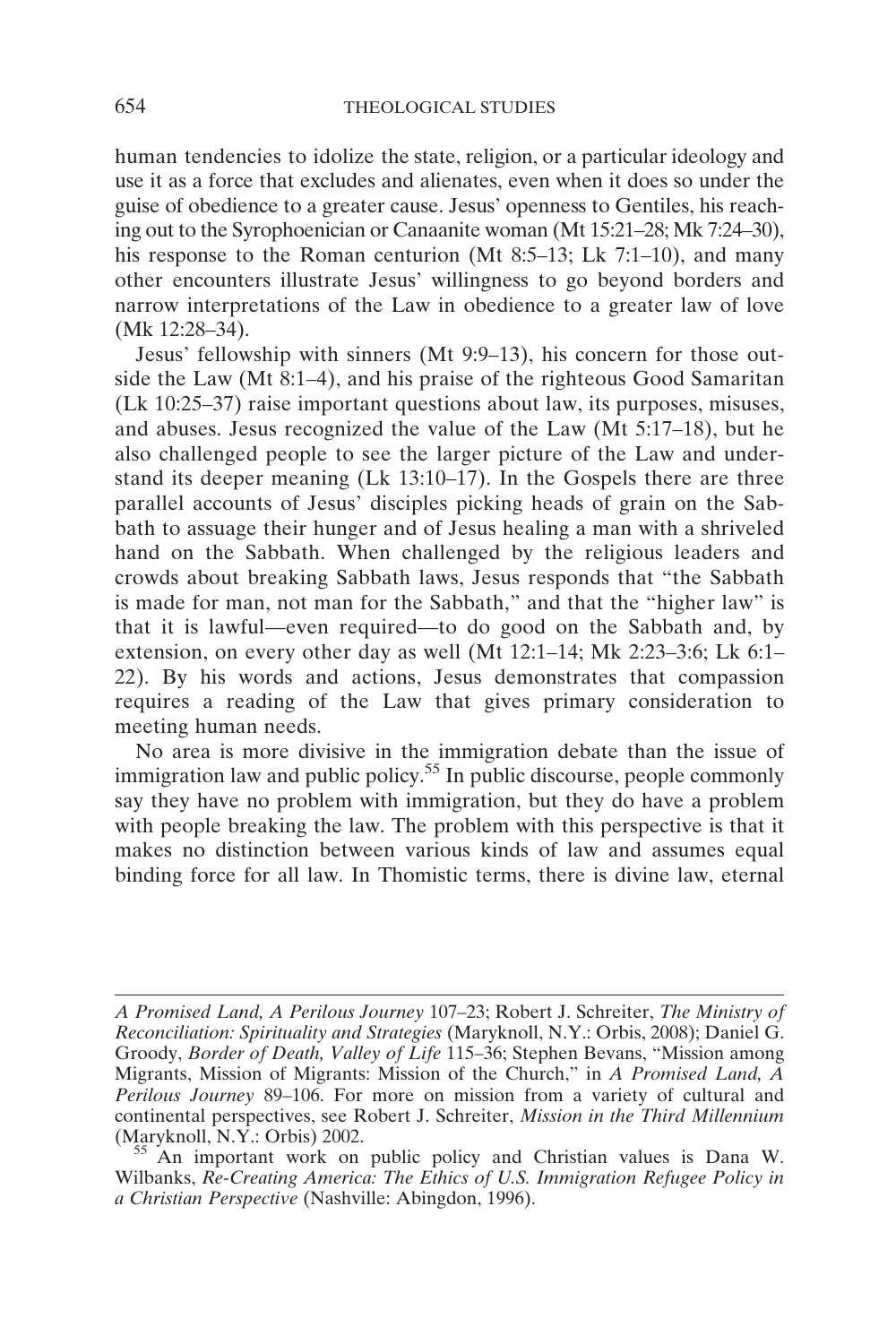law, natural law, and civil law.<sup>56</sup> This confusion, resulting in a failure to differentiate, becomes particularly problematic when some, invoking supposedly Pauline theology (Rom 13:1–7), unquestioningly and mistakenly equate the current civil law and public policy with a divinely ordained mandate. The ordinances and regulations related to sovereign rights and civil law must be seen alongside the needs, duties, and responsibilities proper to human rights and natural law.<sup>57</sup> Even if the notion of natural law is a hotly contested topic in theological studies, and even if our understanding of divine and eternal law is incomplete, at the very least, law here must first be understood in light of the protection of human dignity. Catholic social teaching uses this line of reasoning in arguing that people have a right to migrate when their country of origin lacks the necessary means to provide them with the capacity and opportunity to provide for themselves.<sup>58</sup>

The structures of a society must be seriously examined under the entirety of legal reasoning when thousands of immigrants and refugees die each year trying to cross areas like the deserts of the American Southwest or the waters dividing North Africa from Europe. Here many different kinds of law are at work: laws of nations that control borders; laws of human nature that lead people to seek opportunities for more dignified lives; natural law that deals with ethical dimensions of responding to those in need; and divine law that expresses the Creator's will for all people. The fact that so many migrants are dying in their efforts to meet basic human needs raises serious questions about current civil laws and policies and their dissonance with other forms of law. Quoting Aquinas, Martin Luther King Jr., from a Birmingham jail, put it this way: "An unjust law is a human law that is not

<sup>56</sup> Aquinas understood "law" as "an ordinance of reason for the common good, promulgated by him who has the care of the community"  $(ST 1-2, q. 90)$ . The eternal law governs everything in the universe: the divine law corresponds to the Old Law and New Law of the Hebrew Scriptures and New Testament; the natural law deals with ethical norms and human behavior; and the civil law deals with human codes used for social order. For an overview of natural law and its development within Catholic tradition, see Stephen J. Pope, "Natural Law in Catholic Social Teachings," in Modern Catholic Social Teaching: Commentaries and Interpretations, ed. Kenneth R. Himes (Washington: Georgetown University, 2005) 41–71. For a more extended treatment, see John Finnis, *Natural Law and Natural Rights* (New York: Oxford University, 2001).

 $57$  For interdisciplinary perspectives on rights in Africa, see David Hollenbach, ed., Refugee Rights: Ethics, Advocacy, and Africa (Washington: Georgetown University, 2008).<br><sup>58</sup> For more on Catholic social teaching regarding migration, see Michael A.

Blume, "Migration and the Social Doctrine of the Church," in Migration, Religious Experience, and Globalization, ed. Gioacchino Campese and Pietro Ciallella (New York: Center for Migration Studies, 2003) 62–75.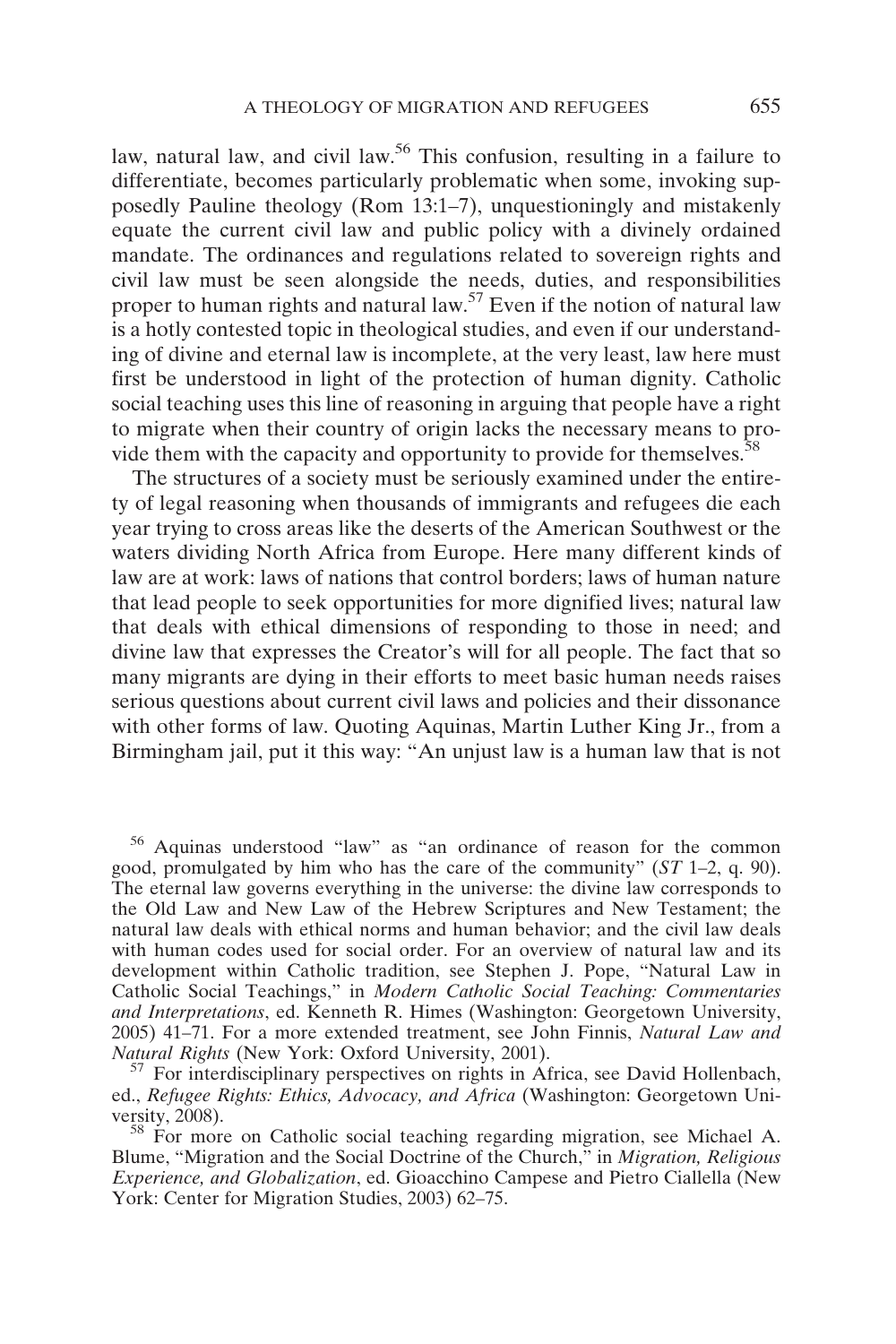rooted in eternal law and natural law";<sup>59</sup> it is violence against the *imago* Dei.

When people cross borders without proper documentation, most are not simply breaking civil laws but obeying the laws of human nature, such as the need to find work so as to feed their families and attain more dignified lives. Moreover, crossing international borders without papers in most countries is an administrative infraction, not a felony; it is not a violation of divine law or natural law, and in such cases undocumented immigration should in no way be confused with serious criminal activity or threats to national security.<sup>60</sup> Much misunderstanding and injustice occur when immigrants and immigration are perceived primarily as problems in themselves rather than as symptoms of deeper social ills and imbalances, as matters of national security rather than as responses to human insecurity, as social threats rather than as foreign neighbors.

Conventional wisdom that guided much of policy-making throughout history implied that dealing with the problem of undocumented immigrants will keep a country safer. Recent history shows, however, that such a rationale is untenable: the terrorist bombing of the Murrah Federal Building in Oklahoma City was perpetrated by American citizens, not by outsiders, and although the 9/11 attacks were done by people born outside the United States, all 19 terrorists came into the country on legal visas. Rhetorically mixing criminals and terrorists with undocumented immigrants

 $59$  S. Jonathan Bass, Blessed Are the Peacemakers: Martin Luther King, Jr., Eight White Religious Leaders, and "The Letter from the Birmingham Jail" (Baton Rouge: Louisiana State University, 2001) 244. Cardinal Roger Mahony, addressing the failure of Congressional leadership to pass comprehensive immigration reform in June 2007, appeals to a law that supersedes the particular laws of a nation: "Today, we don't have a law on the part of our House of Representatives and the Senate. We don't have a civil law, but we are following a better law, the law of God. We are following the teachings of God in the Old Testament. Also, we are following the teaching and example of Jesus in the Gospel. This law for me is a higher law, and we will keep following it" (Cardinal Roger Mahony, Statement regarding the Failure of the Senate's Comprehensive Immigration Reform Bill, Archdiocese of Los Angeles, Office of Media Relations, June 29, 2007).

 $60$  While "entry without inspection" has long been a criminal offense, it has traditionally been treated as an administrative violation, leading to civil deportation proceedings. In recent years, however, the Department of Homeland Security has referred for criminal prosecution increasing numbers of immigrants who have entered illegally and committed other immigration violations. "Immigration crimes" now represent more than one-half of all federal criminal prosecutions, more than all the cases referred by the Federal Bureau of Investigation, the Drug Enforcement Administration, and other federal agencies combined. See Doris Meissner and Donald Kerwin, DHS and Immigration: Taking Stock and Correcting Course (Washington: Migration Policy Institute, February 2009) 40-41, http://www. migrationpolicy.org/pubs/DHS\_Feb09.pdf (accessed May 18, 2009).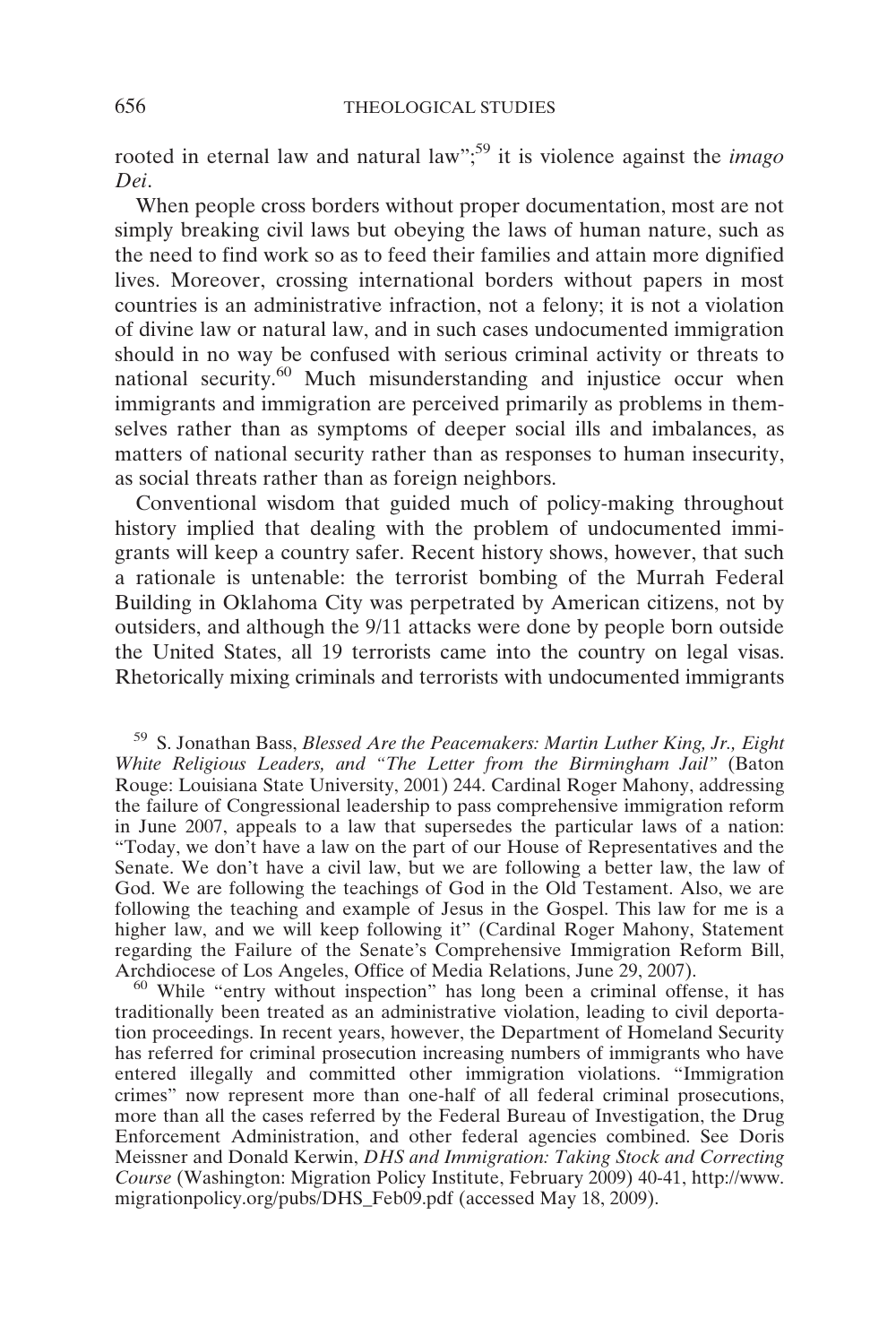seeking work only inflames and distorts the debate and makes the vulnerable easy targets for a country's unrest and anxiety.

The United Nations' "Convention and Protocol relating to the Status of Refugees" helps foster some legal protection for refugees, but the situation is bleaker for economic migrants.<sup>61</sup> Neither international law nor particular nation states recognize the category of economic migrants as one that merits legal protection. Amid contemporary polemics around the legal status of forced migrants, theology and philosophy help expand the intellectual terrain by providing a broader understanding of law. $62$  A detailed treatment is not possible here, but the relationship between civil law, natural law, divine law, and eternal law in the ethics of the immigration debate is an area that needs more attention and where theology can be of great value. Theology not only breaks open and judges as inadequate a binary analysis of migration that limits it to categories such as legal/illegal, citizen/alien, and right/wrong; but also theology provides a clearer lens through which to read the complexity of reality and a more adequate framework for responding to the most vulnerable members of society and for building a civilization of love.

Jesus was particularly concerned with the Law as it took religious form. His practice of table fellowship gives us a very important window into his understanding of the Law in light of the kingdom of God. Luke Bretherton observes that "table fellowship with sinners, and the reconfiguring of Israel's purity boundaries . . . signifies the heart of Jesus' mission."<sup>63</sup> Through table fellowship Jesus fulfills the message of the prophets, invites all people to salvation, and promises his disciples a place "at table" in God's kingdom (Lk 22:30). In sharing a meal with those on the fringes of society in order to create new communities, Jesus frequently crossed borders created by narrow interpretations of the Law. He reached out in particular to those who were marginalized racially (Lk 7:1–10), economically (Lk 7:11–17), religiously (Lk 7:24–35), and morally (Lk 7:36–50). His invitation to the table was good news for the poor and others deemed insignificant or rejected by society; others it confused or even scandalized.

Jesus' table fellowship with sinners, in Norman Perrin's words, "must have been most meaningful to his followers and most offensive to his

 $61$  For the text of the "Convention and Protocol relating to the Status of Refugees," see http://www.unhcr.org/protect/PROTECTION/3b66c2aa10.pdf (accessed May 3, 2009).  $^{62}$  See in particular Terry Coonan, "There Are No Strangers among Us: Catholic

Social Teaching and U.S. Immigration Law," Catholic Lawyer 40 (2000) 105-64, at 105.

 $63$  Luke Bretherton, Hospitality as Holiness: Christian Witness amid Moral Diversity (Burlington, Vt.: Ashgate, 2006) 128.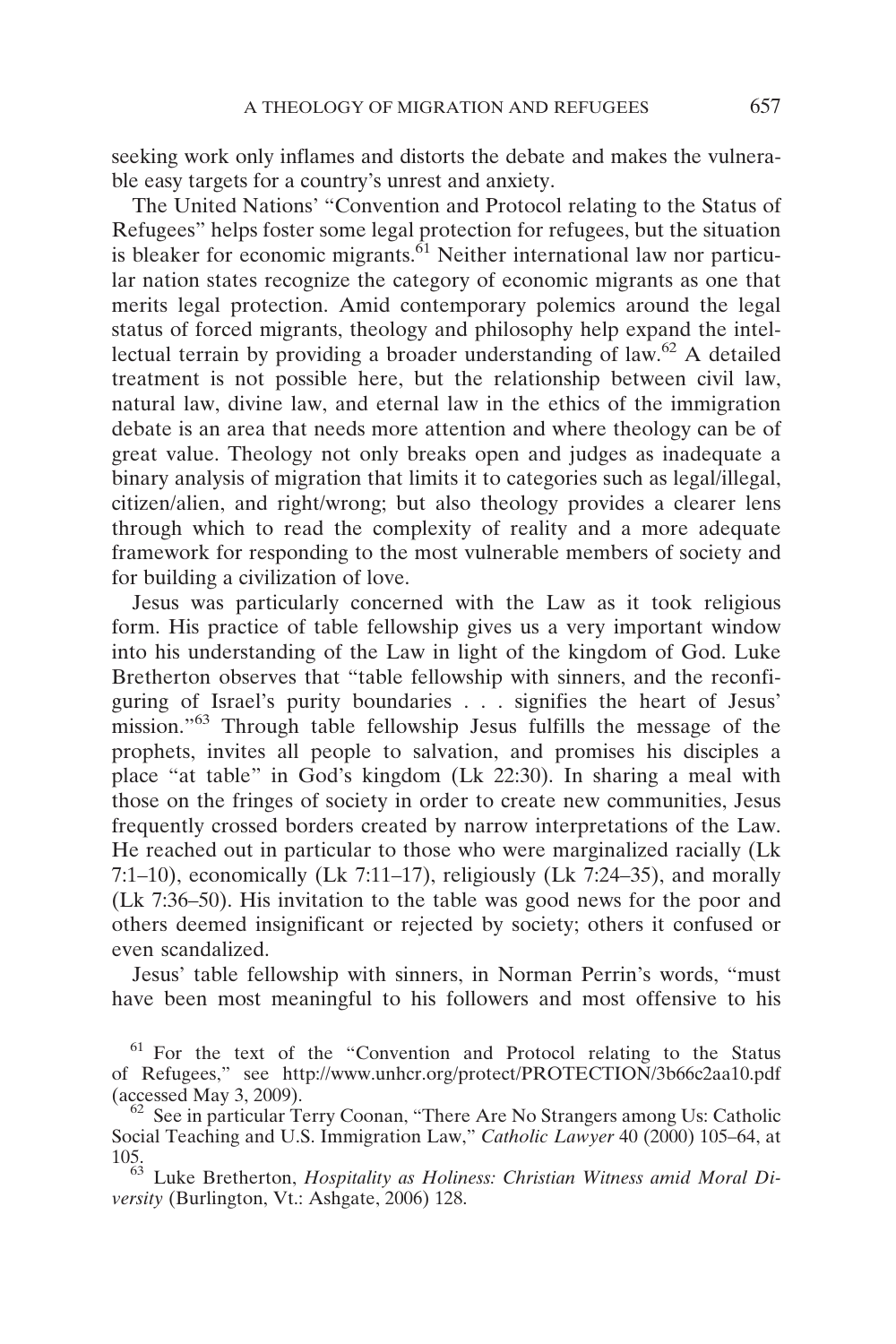critics."<sup>64</sup> His rejection of social and religious categories of inclusion/exclusion is probably what prompted his critics to want to dispense with him because it affronted their religious vision. As Robert Karris put it, "Jesus got himself crucified by the way he ate."<sup>65</sup> In bringing scribe, tax collector, fisherman, and zealot into one community, Jesus challenged his followers to a new kind of relationship beyond humanly constructed borders, one based not on social status, the rules of a nation, or religious self-righteousness, but on a common hope for the coming of God's reign (Mt 8:11; 11:16–19). For Jesus, God's mercy could not be contained within the walls of limited mindsets (Mt 7:1–5; Mt 13:10–17), and he challenged people to realize a higher law based on God's uncalculating mercy rather than on their restricted notions of worthiness and unworthiness (Lk 6:27–38).

Jesus' practice of table fellowship situates him against the backdrop of covenant theology, which is integrally related to the notion of migration. The promises given to Abraham and Moses both emerge from migration stories, the former from the land of Ur of the Chaldeans to Canaan and the latter from Egypt through Sinai to the Promised Land. Covenant, like migration, was not originally a biblical concept but a sociopolitical one. A covenant (berit) was a binding agreement between two parties, which resulted in a new relationship. The covenant helped overcome dividing forces and fostered justice and peace in the community. In describing its relationship with Yahweh, Israel used this sociopolitical concept of covenant as a metaphor that expresses God's unconditional love and the human responsibility to respond to it.

Old Testament scholars have identified two different types of covenant. The first stems from Yahweh's covenant with Abraham (Gen 15:1–18; 17:1–14) with parallels in David (2 Sam 7:1–17); the second flows from the Mosaic covenant (Exod 19–24). The Abrahamic covenant, paralleling royal grant treaties in the ancient Near East, is an unbreakable agreement founded on the gratuity of a greater party to a lesser party. The Mosaic covenant, paralleling the Hittite-Suzerainty treaty, is a conditional agreement founded on a mutual agreement of reciprocal fidelities that can be broken through disobedience. The first covenant stresses God's commitment to Israel; the second emphasizes Israel's responsibility to God.<sup>66</sup> As Raymond Brown notes, "While the covenants of divine commitment gave Israel confidence, the covenants of human responsibility gave Israel a

<sup>64</sup> See Norman Perrin, *Rediscovering the Teaching of Jesus* (San Francisco: Harper & Row, 1976) 102.

 $^{65}$  Robert J. Karris, *Luke: Artist and Theologian* (New York: Paulist, 1985) 47. <sup>66</sup> Michael Guinan, "Davidic Covenant," in *The Anchor Bible Dictionary*, ed. David N. Freedman (New York: Doubleday, 1996) 72; Guinan, "Mosaic Covenant," in ibid. 909. See also Walter Brueggemann, Solomon: Israel's Ironic Icon of Human Achievement (Columbia: University of South Carolina) 58–59, 219.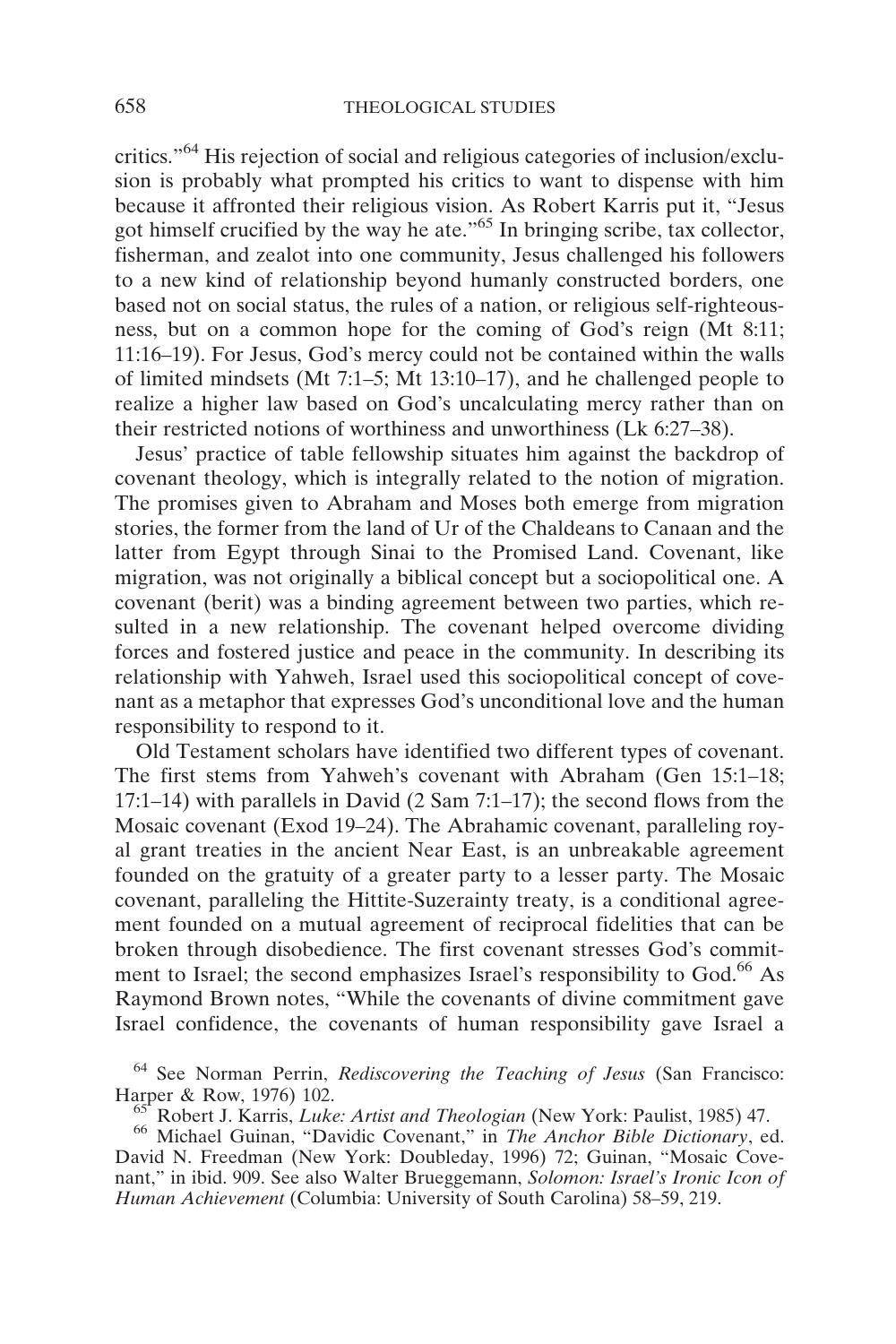conscience."<sup>67</sup> Through the covenant, God offers Israel a combination of gifts and tasks, promises and responsibilities. The stipulation of the mosaic covenant, later reiterated in Deuteronomy, is that Israel must imitate God's fidelity by reaching out to the most vulnerable of society, most notably the widow, orphan, and immigrant (Exod 22:21–22; 23:9).

The covenant is taken to a new level in the life, death, and resurrection of Jesus. On the cross Jesus accomplishes the missio Dei by crossing the border that divides human beings from God and each other, initiating a new creation characterized by right relationships. Paul puts it this way: "For he is our peace, he who made both one and broke down the dividing wall of enmity, through his flesh" (Eph 2:14-15). Although Paul is referring to the hostility between Jews and Gentiles, the implications of his words are more universal in scope. Christ breaks down the wall that separates people and reconciles the world to himself through his death on the cross.

The *missio Dei*, in which the church participates, is not just about helping the poor but about following Christ and discovering that those whom one is called to serve also have something to give. Cathy Ross argues that the heart of the church's mission is about making room and creating space, in particular "allowing people the space to come to God in their own way."<sup>68</sup> This notion of creating space is foundational to a theology of migration because it sees the missio Dei not first as an imposing evangelization but as a ministry of generous hospitality, one that is mutually enriching for those who give and those who receive.

Jesus' obedience to a higher law of love, his practice of table fellowship, his promise of a new covenant, and his breaking down the wall of enmity through his death on the cross are ways God opens up a path to freedom in a world of barriers, restrictions, and division. It is this message that, led by the Spirit, compelled Paul, Peter, and the others apostles to witness to Christ and migrate "throughout Judea and Samaria, and to the ends of the earth" (Acts 1:8).

### VISIO DEI: CROSSING THE COUNTRY–KINGDOM DIVIDE

The *imago Dei*, Verbum Dei, and missio Dei are all based on the visio Dei. The notion of visio Dei is based in large part on the Matthean beatitude, "Blessed are the pure of heart for they shall see God" (Mt 5:8). This blessedness has been debated throughout history, but two classic distinctions

<sup>&</sup>lt;sup>67</sup> Raymond E. Brown, *The Book of Deuteronomy: Introduction and Commentary*, Old Testament Reading Guide 10 (Collegeville, Minn.: Liturgical, 1965).

<sup>&</sup>lt;sup>68</sup> Cathy Ross, "Creating Space: Hospitality as a Metaphor for Mission," unpublished paper, October 16, 2007, available at http://www.cms-uk.org/ Resources/CrowtherCentrehome/Missiologyarticles/tabid/191/language/en-GB/ Default.aspx (accessed May 12, 2009).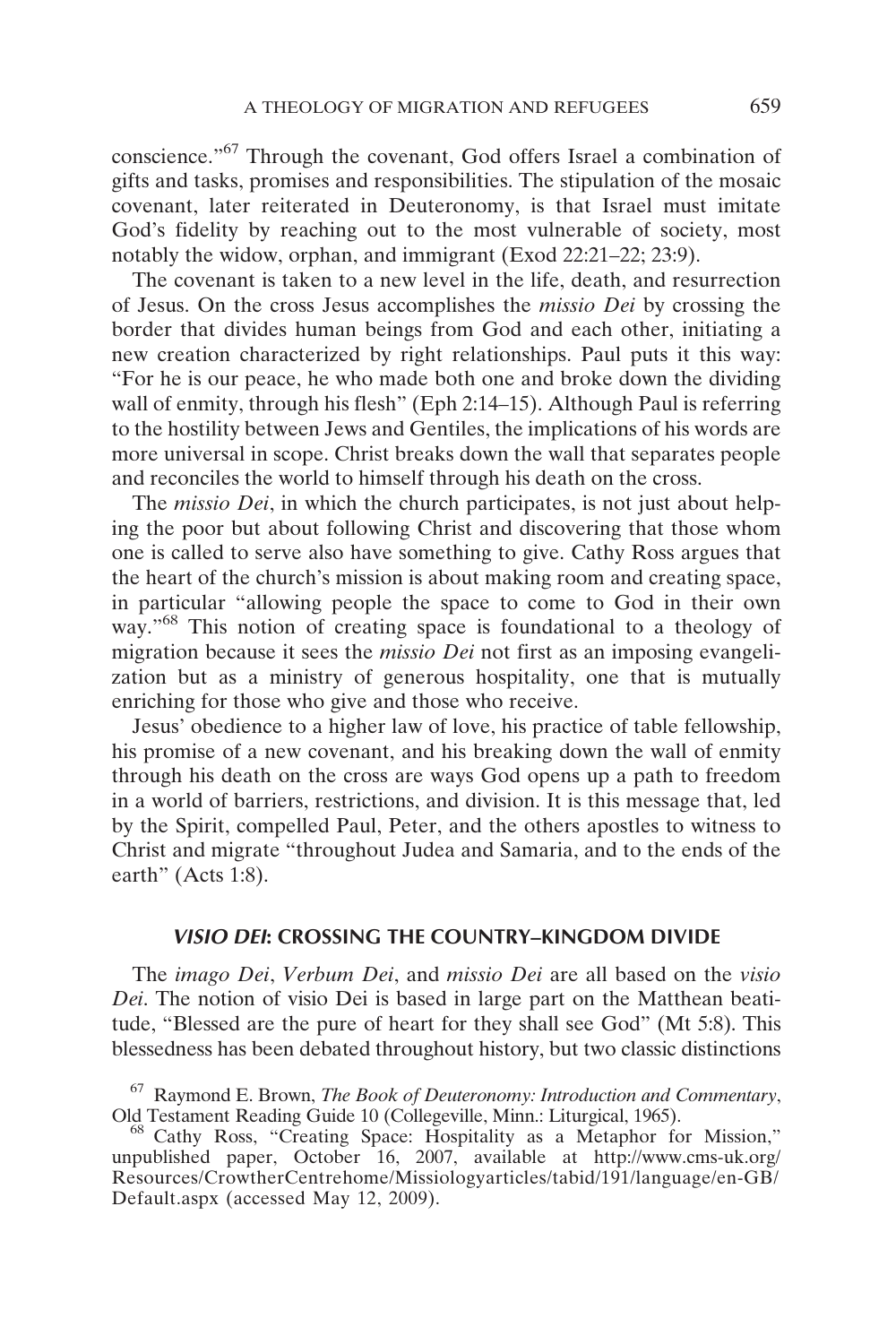emerge in the tradition, namely, what is possible in this life *(in via)* and that of perfect happiness in heaven (in patria).<sup>69</sup> Put another way, Christian discipleship, while situated within the citizenship of the patria of this world, ultimately is grounded in citizenship of, and movement toward, the patria of the next. In addition to pledging allegiance to a particular country, the visio Dei brings out that one's ultimate obedience is to God alone, which leads one beyond any national and political boundaries to ultimate fidelity to the kingdom of God. Meister Eckhart adds that the goal of Christian life is not so much to seek the visio Dei in heaven as to see things in this life as God sees them.<sup>70</sup> Our focus here is how this vision takes root in human history, how it influences social transformation, and how it transfigures the way we understand migrants and refugees.<sup>71</sup>

A theology of migration seeks to articulate a renewed vision of God and human life as it is lived out between the eschatological horizon of faith and unbelief and a historical horizon of justice and injustice. Augustine

 $69$  Bernard McGinn points out that throughout the tradition visio Dei holds in tension two apparently contradictory biblical claims: some texts affirm that God can be seen (Gen 32:30; Isa 6:5; Mt 5:8); others deny it (Gen 32:30; Exod 33:20; Mt 11:27; Jn 1:18; 6:46; 1 Tm 6:16; 1 Jn 4:12). Like imago Dei, visio Dei is also much debated throughout history, particularly about how the vision of God deals with the relationship between this life and the next. Innocent III spoke of three kinds of vision of God: corporeal, veiled, and comprehensive. "The corporeal vision belongs to the senses; the veiled to images; the comprehensive to the understanding" (Innocent III, Sermon 31, PL 217, coll. 598–96). McGinn traces the various ways in which this concept has been considered throughout the tradition by writers such as Clement of Alexandria, Augustine, Dionysius, Eriugena, Gregory of Nyssa, Albert the Great, Thomas Aquinas, and Meister Eckhart. McGinn notes that, even though many debate the relationship between visio Dei in this life and the next, there is general agreement that the vision of God is the goal of Christian life. My focus here is to examine the social implications of such a vision. See Bernard McGinn, "Visio Dei: Seeing God in Medieval Theology and Mysticism," in Envisaging Heaven in the Middle Ages, ed. Carolyn Muessig and Ad Putter with Garth Griffith and Judith Jefferson (New York: Routledge, 2007) 15–33; see also McGinn, "Visions and Visualizations in the Here and Hereafter," Harvard Theological Review 98 (2005) 227–46; and McGinn, "Seeing and Not-Seeing: Nicholas of Cusa's De visione Dei in the History of Western Mysticism," in Cusanus: The Legacy of Learned Ignorance, ed. Peter Casarella (Washington: Catholic University of America, 2005) 26–53.

<sup>70</sup> Bernard McGinn, "Visio Dei: Seeing God in Medieval Theology and Mysticism" 24–27.<br><sup>71</sup> The notion of *visio Dei* is integrally related to evangelical poverty. For more

on the relationship between poverty and the direct awareness of God, and poverty as a response to material prosperity in medieval society and the purification of self, see David Linge, "Mysticism, Poverty, and Reason in the Thought of Meister Eckhart," Journal of the American Academy of Religion 46 (1978) 465–88.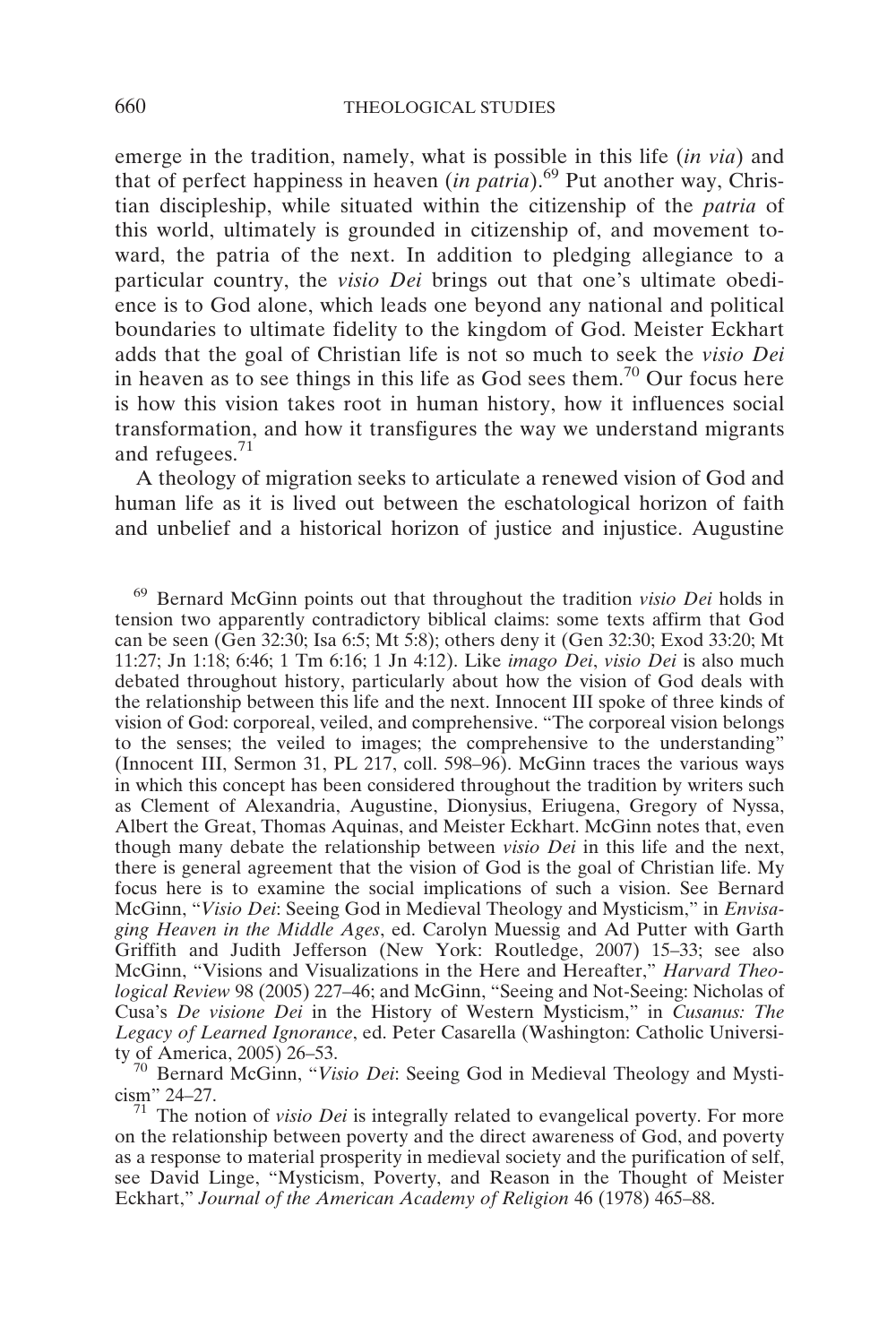believed that love and vision go together in the pursuit of justice.<sup>72</sup> Because Christian orthodoxy and orthopraxis emerge out of an understanding of God and God alone, the visio Dei shapes people's ethical dispositions and offers a new way of perceiving the imago Dei in those whose dignity is often disfigured by dehumanizing stereotypes and demeaning public rhetoric. In its care for all, especially those most in need, the church not only goes beyond borders but unites itself with those on the other side of them, giving expression to its interconnectedness as the body of Christ. In imitation of its founder, the church serves all people regardless of their religious beliefs, their political status, or their national origins.

The visio Dei comes into focus in the person of Jesus Christ and the kingdom he proclaimed. The kingdom of truth and life, holiness and grace, justice, love, and peace brings people into a different kind of social and ethical territory.<sup>73</sup> It is based not on geography or politics but on divine initiative and openness of heart, leading to a different kind of vision of the current world order, where many of the first are last and the last first (Mt 19:30; 20:16; Mk 10:31; Lk 13:29–30). Jesus clearly taught that many of the values and metrics people employ to measure others will be inverted and that the excluded will be given priority in the kingdom. The kingdom calls people into movement, making church members exiles on earth, strangers in this world, and sojourners en route to another place. $74$ 

The word most frequently used for sojourner in the New Testament is paroikos, from which is derived the English word "parish" (Eph 2:19; 1 Pt 2:11). In Philippians 3:20 Paul describes Christians as living in this world but carrying the passport of another world: "But our citizenship is in heaven, and from it we also await a Savior, the Lord Jesus Christ." The author of Hebrews speaks of the journey in hope toward a different place: "here we have no lasting city, but we seek the one that is to come" (Heb 13:14). In the midst of recounting the stories of

 $72$  "The more ardently we love God," Augustine wrote, "the more certainly and calmly do we see him, because we see in God the unchanging form of justice, according to which we judge how one ought to live" (De Trinitate 8.9.13). See McGinn, "Visio Dei: Seeing God in Medieval Theology and Mysticism" 17. One way of describing Augustine's notion of the blinding disfigurement of the image of God is to say the image is deformed by pride, that is, the love of power over justice (Trin. 13.17). Faith in the incarnation is the beginning of a transformation of the image, reformed by Christ's preference for justice over power, and this transformation of the image tends toward the vision of God (Trin. 14.23; 15.21). For more on this topic, see John C. Cavadini, "The Quest for Truth in Augustine's De Trinitate," *Theological Studies* 58 (1997) 429–40.

 $\frac{1}{73}$  Lumen gentium no. 36.  $\frac{1}{74}$  Christine D. Pohl, "Biblical Issues in Mission and Migration," *Missiology* 31 (2003) 3–15.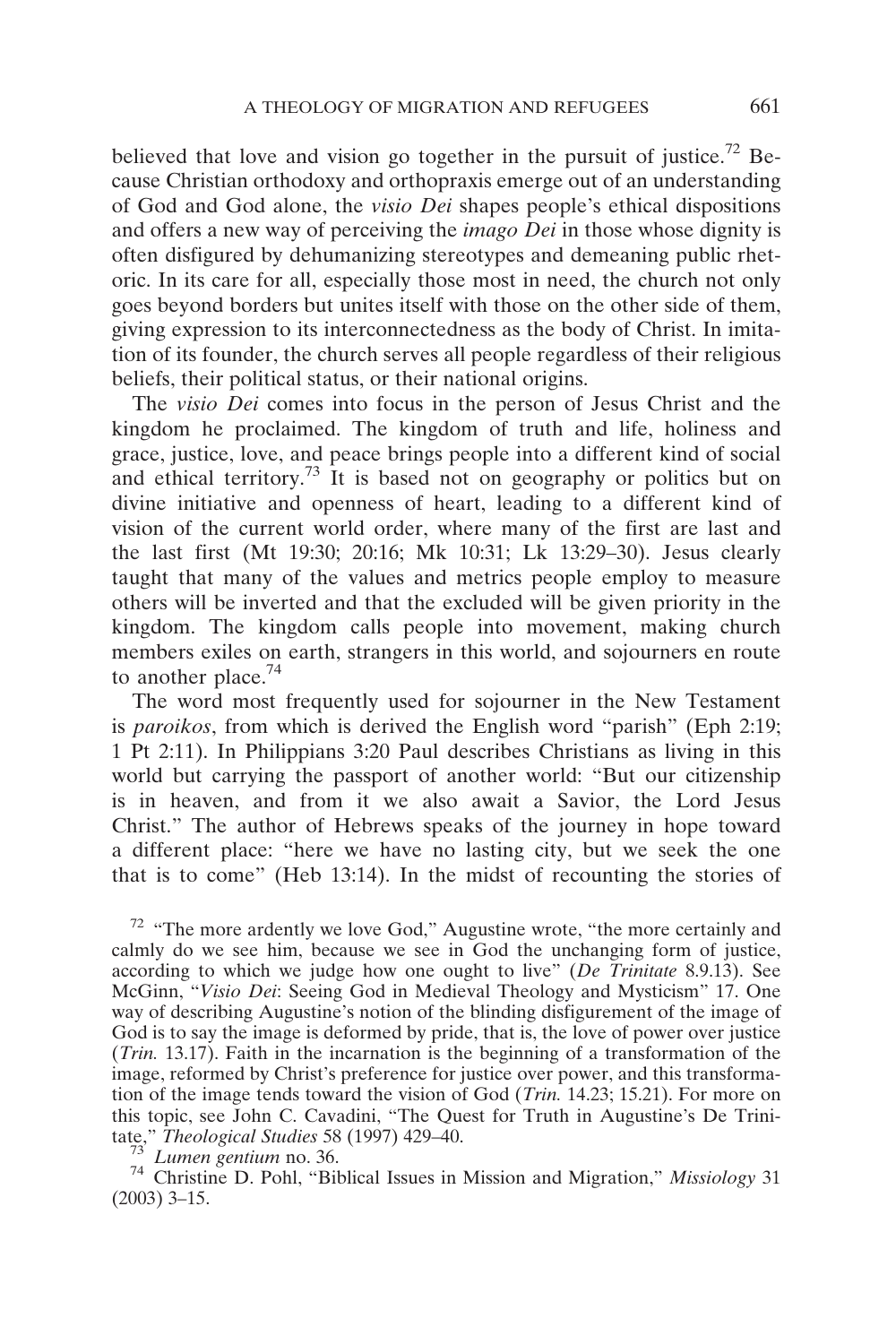the major figures of biblical history, the author writes of their faith and hope:

All these people were still living by faith when they died. They did not receive the things promised; they only saw them and welcomed them from a distance. And they admitted that they were aliens and strangers on earth. People who say such things show that they are looking for a country of their own. If they had been thinking of the country they had left, they would have had opportunity to return. Instead, they were longing for a better country—a heavenly one. Therefore God is not ashamed to be called their God, for he has prepared a city for them. (Heb 11:13–16)

John Henry Newman adds, "Those too who are setting out for a foreign land beg that the Martyrs may be their fellow-travellers and guides of the journey."75

Because of the human tendency to make God into our own disordered image and likeness, however, visio Dei demands conversion, individually and collectively (ecclesia semper reformanda). Exodus 20:2 states, "I, the Lord, am your God, who brought you out of the land of Egypt, that place of slavery." The word "Egypt" (mitsrayim) literally means "double straits," (a reference to upper and lower straits that form the territory of Egypt through which the Nile flows), "narrow places," or "narrow confinement."<sup>76</sup> Beyond the literal reading of the word *mitsrayim*, the subsequent figurative interpretations are striking.

In its story of migration, Israel was delivered not only from a specific national territory but also from a narrow way of thinking. Liberation at Sinai means more than simply taking off the shackles. It involves a cognitive migration, taking on a new mindset, adopting a new way of looking at the world, living out a different vision, and ultimately learning to love as God loves. The migration of Israel after the Exodus was meant to help Israel reenvision how to live in the world, a task that proved more challenging than the geographical migration: it was easier to take Israel out of the mitsrayim than to take the mitsrayim out of Israel. After coming to power and becoming more prosperous, Israel frequently forgot its history and subsequently those who came to them as strangers and immigrants.

<sup>75</sup> John Henry Newman, "An Essay on the Development of Christian Doctrine," 6th ed. (Notre Dame. Ind.: University of Notre Dame. 1989) 375.

<sup>76</sup> The Hebrew letters for "Egypt" are those found in Psalm 116:3: "the snare [literally "the oppressive confinement" or "narrow straits"] of Sheol" and Psalm 118:5: "out of my distress [literally "strait," "narrow confinement," "tight place"] I called on the Lord." There is an exact match between the unvocalized Hebrew "Egypt" and "narrow straits" as it is spelled in Lamentations 1:3: "All her persecutors come upon her where she is narrowly confined." The author is clearly using a play on words here between "narrow confinements" and Egypt. See Laurel A. Dykstra, Set Them Free: The Other Side of Exodus (Maryknoll, N.Y.: Orbis, 2002) 58. I am grateful to Lisa Marie Belz for this insight.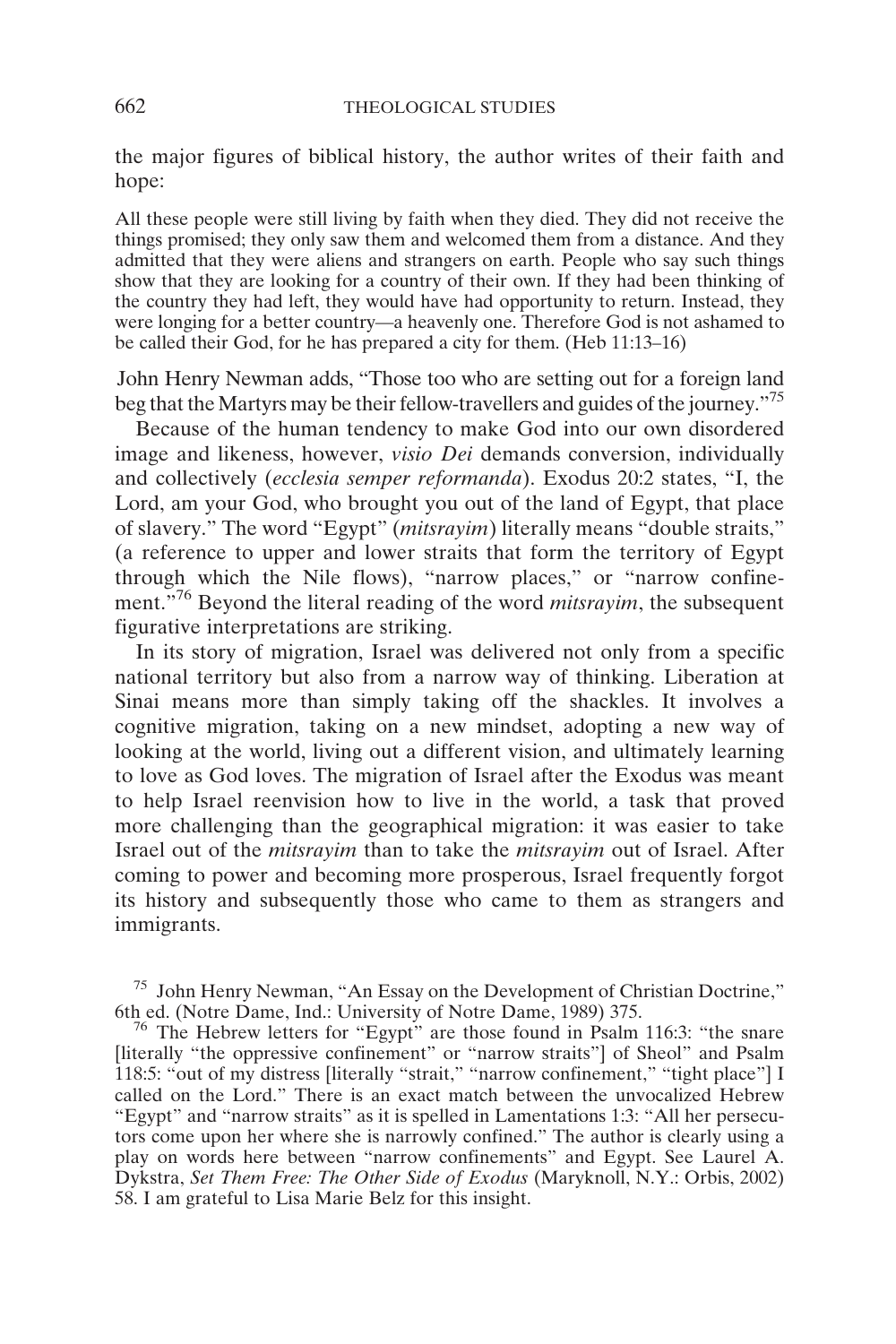The New Testament also addresses the *visio Dei* by giving the disciples a new imagination about strangers. As Terry Coonan notes,

There is . . . a discernable shift in the moral paradigm of the New Testament: whereas in the Old Testament, the Jewish people were called to welcome the stranger because they themselves had once been strangers, in the New Testament, the Christian obligation to do so derives from the conviction that, in the face of the stranger, the Christian community encounters the face of Jesus.<sup>7</sup>

Looking into the face of Jesus includes an inescapable dimension of judgment. From the perspective of a theology of migration, no text is more central than Matthew  $25:31-46.^{78}$  While scholars continue to debate who are the "least" (elachiston) in this passage, what is significant for my discussion here is that this text describes the social location of many migrants and refugees: hungry in their homelands, thirsty in deserts they attempt to cross, naked after being robbed of their possessions, imprisoned in detention centers, sick in hospitals, and, if they make it to their destination, they are often estranged and marginalized. This text implies that crossing borders makes possible new relationships, and it puts the verdict of judgment, to a great extent, in people's own hands: the extent to which people cross borders in this life determines to what extent they will cross them in the next (Lk 16:19–31). Robert McAfee Brown adds that this text speaks of the judgment of not only individuals but also nations.<sup>79</sup>

The *visio Dei* also challenges people to move beyond an identity based on a narrow sense of national, racial, or psychological territoriality. It holds out instead the possibility of defining life on much more expansive spiritual terrain consistent with the kingdom of God. Corresponding with the positive dimensions of globalization that foster interconnection, it challenges any form of ideological, political, religious, or social provincialism that blinds people from seeing the interrelated nature of reality. The visio Dei involves not only passively gazing on God's essence in the next world (visio beatifica) but also in creating communio in this world. Salvation means restoring sight to people who have lost a sense of the imago Dei, offering them a new imagination through the work of the Verbum Dei, and inviting them to live and move in the world in a different way through the missio Dei.

This vision takes shape each November when people gather along the Mexican-American border to celebrate a common liturgy. As with other

<sup>&</sup>lt;sup>77</sup> Terry Coonan, "There Are No Strangers among Us"  $110-11$ .<br><sup>78</sup> For more on different ways Matthew 25:31–46 has been interpreted throughout history, see John R. Donahue, S.J., "The 'Parable' of the Sheep and the Goats: A Challenge to Christian Ethics," Theological Studies 41 (1986) 3–31.

 $79$  Robert McAfee Brown, Unexpected News: Reading the Bible with Third World Eyes (Philadelphia, Pa.: Westminster, 1984) 127–41.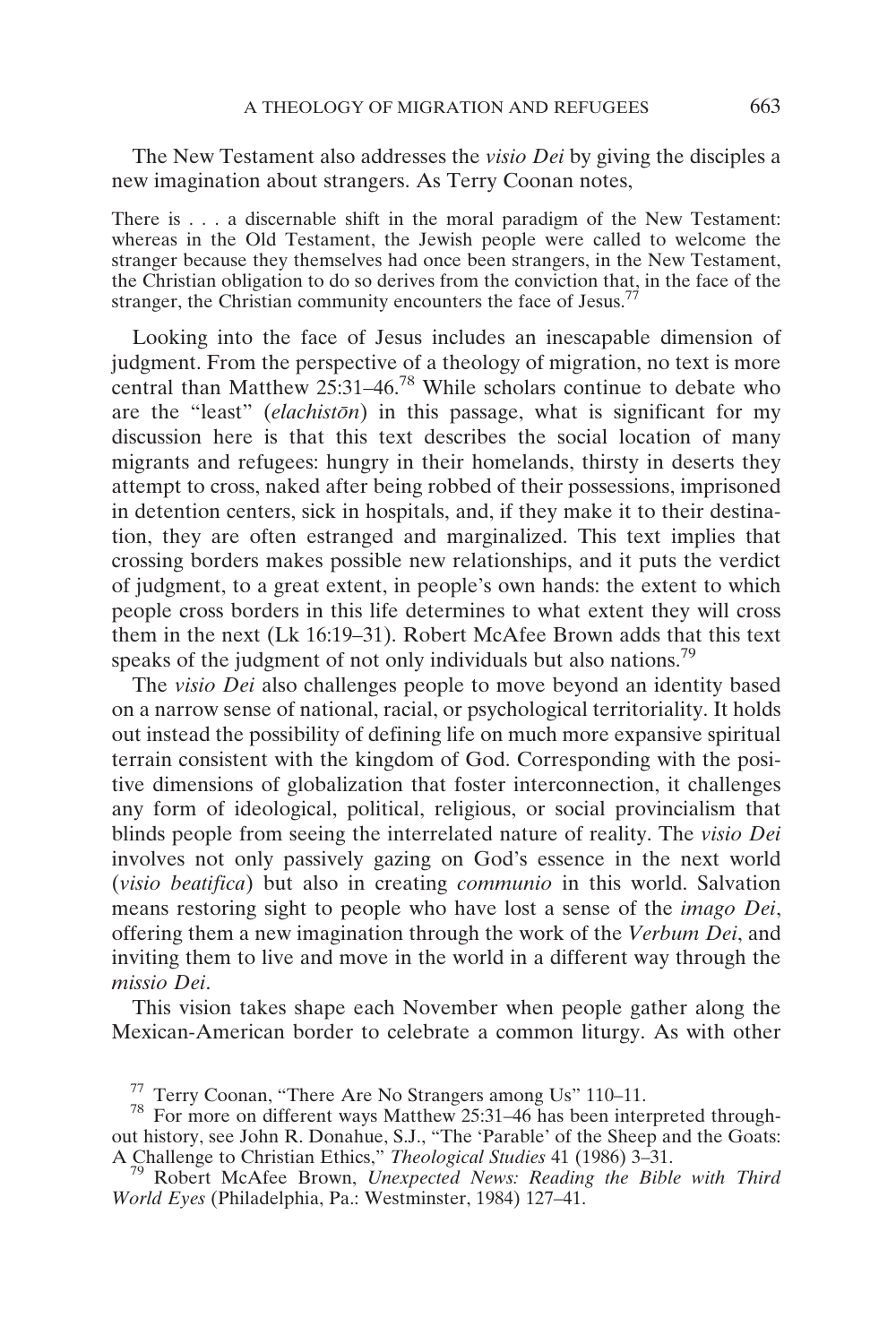liturgies, a large crowd gathers to pray and worship together. However, in this liturgy a 16-foot iron fence divides the community, one side in Mexico, the other in the United States. Border Patrol agents in helicopters and trucks keep a strict eye on the crowd to ensure that no one passes over from Mexico to the United States, but those gathered praise God for Christ's "Passover" from death to life. In a global reality that often sets up walls and barriers, this Eucharist bears witness to the primacy of God's universal, undivided, and unrestricted love in the context of political constructions that divide people. It also reminds people that the walls dividing us from God and from one another have already begun to crumble and that this new age of reconciliation has already begun, even as Christians wait for its ultimate fulfillment when Jesus comes again.

### **CONCLUSION**

My primary purpose is not to make a case for or against open borders but to offer a new way of conceptualizing a difficult and contentious global issue. It seeks to broaden the intellectual terrain about migration and forge the beginnings of some theological foundations for such a perspective. Viewed as a theological concept, migration offers a rich hermeneutic for some of the most foundational dimensions of human existence and offers a different vantage point for making moral choices; it illuminates the gift and demand of Christian faith in light of the pressing social problems of the modern world, and it opens up a space to bring out what is most human in a debate that often diminishes and dehumanizes those forcibly displaced.

Although some argue that combining theology and migration mixes politics with religion, and others that migration falls more to the domain of social science than theological reflection, migration touches so many aspects of life and society that it cannot be hermetically compartmentalized. Academic reflection requires its own transborder discourse to understand the complex phenomenon of global migration and its multidimensional implications. A theology of migration not only dialogues with other disciplines but integrates their findings into the overall task of faith seeking understanding in the modern world. Moreover, social science and theology need each other in this difficult debate. Social science without theology does not give us a perspective wide enough to account for the deeper relational and spiritual dimensions of human life that shape, define, and sustain human existence—a fact that becomes more evident especially amid crisis and trial. Theology without social science leaves us less equipped to read the signs of the times, engage contemporary issues, or speak to the pressing questions that affect large portions of the world.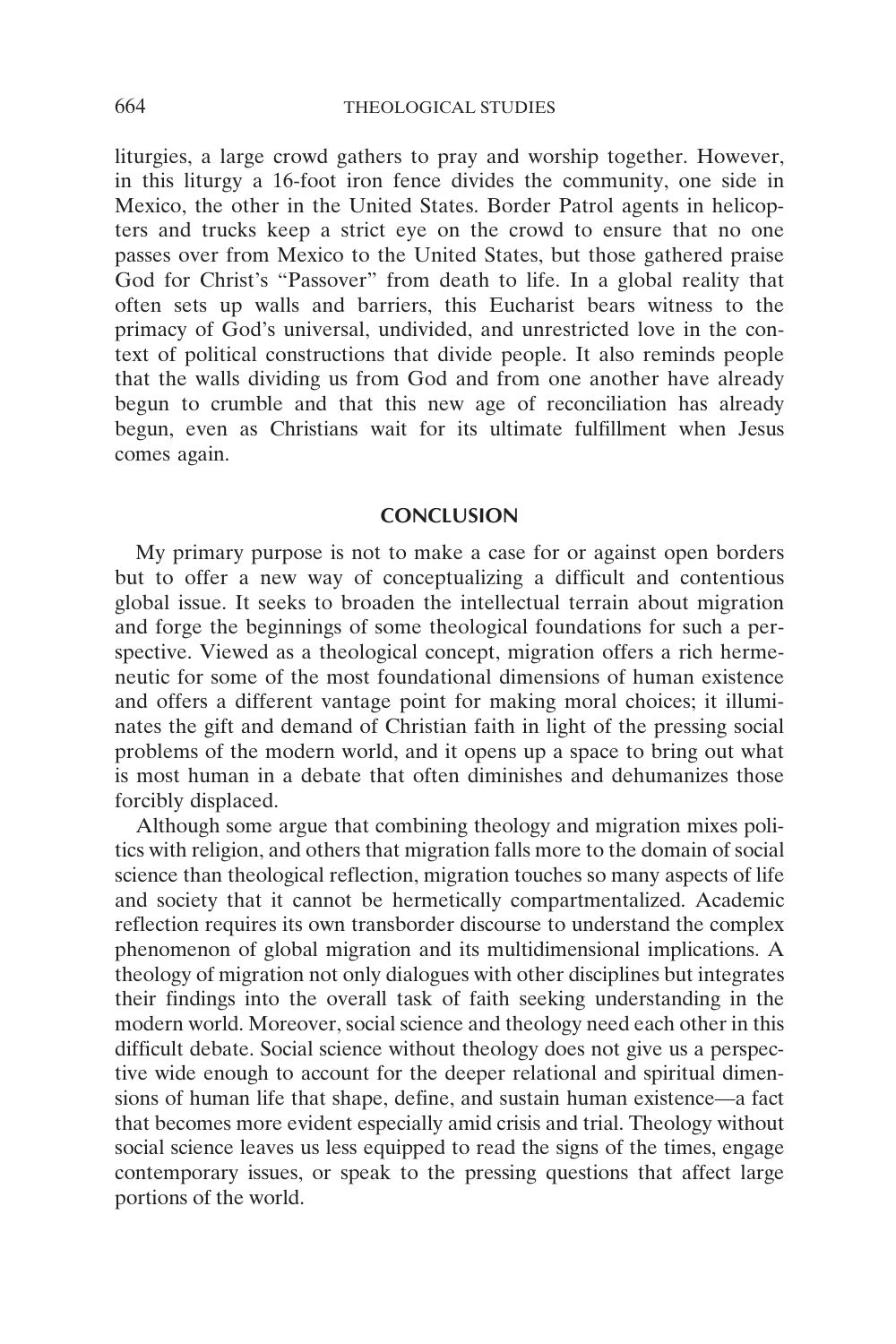The *imago Dei, Verbum Dei, missio Dei*, and *visio Dei* are four foundations of a larger theology of migration. Rereading themes such as exodus, exile, diaspora, and the via crucis in light of the contemporary experience of migrants and refugees can contribute much to our understanding of God, human life, and the relationship between the two. This article has begun to explore some elements of migration in light of traditional theological themes such as creation, incarnation, mission, and the salvific vision of the kingdom of God. Migrants and refugees bring to the forefront of theological reflection the cry of the poor, and they challenge more sedentary forms of church in social locations of affluence and influence. The migrant reveals the paradoxical truth that the poor are not just passive recipients of charitable giving but bearers of the gospel that cannot be encountered except by moving out into places of risk and vulnerability (Mt 25:31–46).

Three focal points in particular begin to bring out some of the implications and ramifications of migration as a theological concept. First, a theology of migration is a way of speaking about the meaning of human life within the economy of creation and redemption.<sup>80</sup> To be human means being on the way to God (in statu viatoris), moving forward in hope between the borders of Christ's first and second coming, between the present life and the life to come, between the earthly Jerusalem and the new Jerusalem. "The virtue of hope is the first appropriate virtue of the status viatoris," notes Josef Pieper; "it is the genuine virtue of the 'not yet."<sup>81</sup> The migrant gives expression to the transitory nature of existence and to the courage needed to move forward amid the risks, tensions, vulnerabilities, sufferings, and disappointments of life. The closer people move toward union with God and communion with others, the more such union will manifest itself in breaking down walls that divide, exclude, and alienate. The further people move away from integration with the Divine, the more that movement will manifest itself in a fear that creates walls and barriers on every level of human existence.

Cardinal Roger Mahony, in his Templeton Lecture, "The Challenge of 'We the People' in a Post 9/11 World: Immigration, the American Economy, and the Constitution," http://www.la-archdiocese.org/news/pdf/news\_884\_TempletonFinal May\_8\_07%20\_2\_.pdf (accessed May 4, 2009), addresses the immigration issue in light of the root meaning of "economy" *(oikonomia*, defined as the arrangement of a household). He notes that in the early church "oikonomia collectively referred to the way God's household is ordered or administered, and in that sense economized. God's household, God's grand economy, is one in which holiness and truth, justice and love, and above all, peace (eirene or shalom) prevail." He argues that what makes for a sound economy is "the full flourishing of everyone who is part of God's economy, household, or community."

 $81$  Josef Pieper, A Brief Reader on the Virtues of the Human Heart (San Francisco: Ignatius, 1991) 39.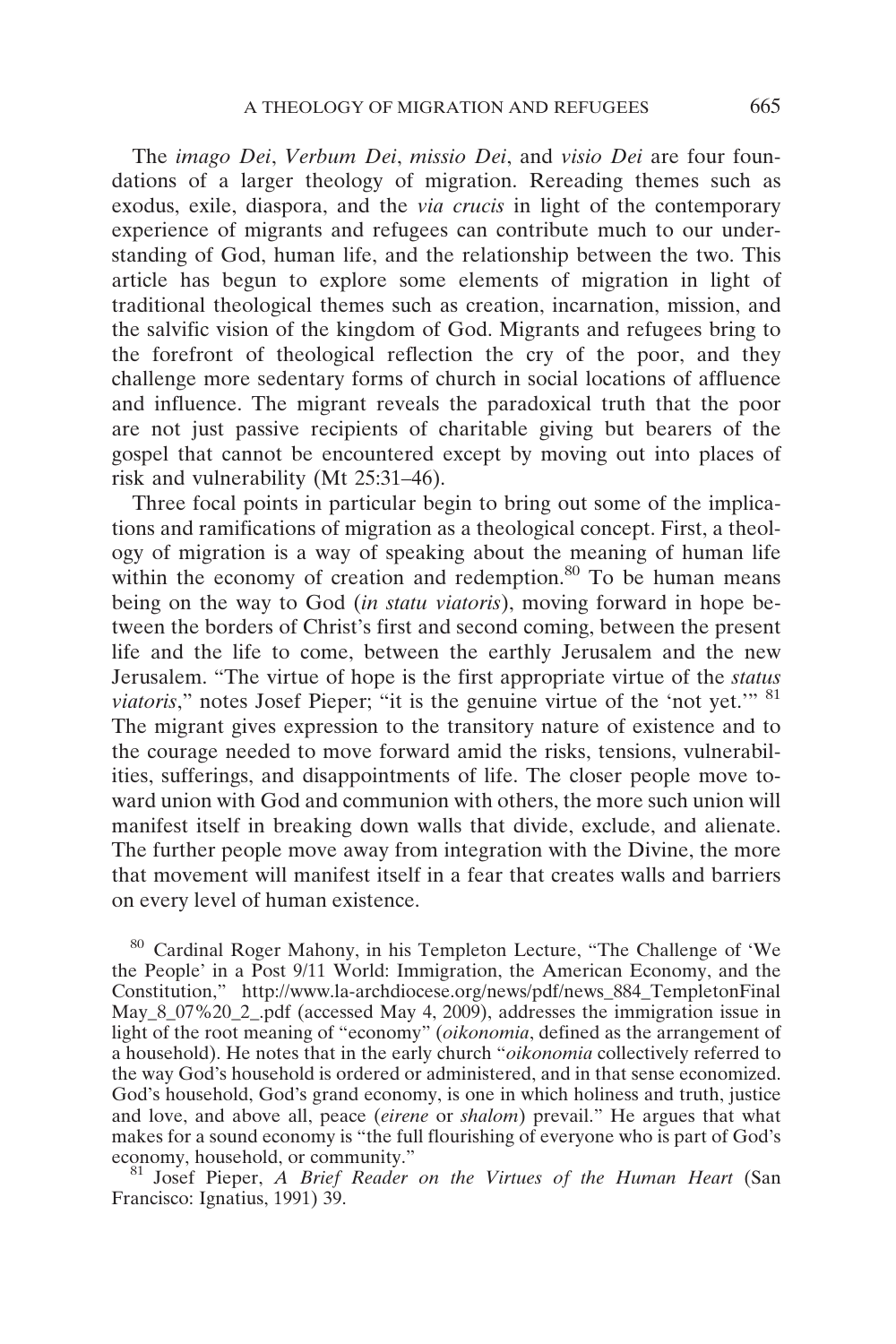Second, a theology of migration is a way of speaking about the significance of the incarnation in light of the issues of contemporary society and the injustices of the current global economy. The incarnation has much to say about a God who crosses borders in order to forge new relationships and the challenge to all human beings to do the same. Even if borders of nation states have some proximate value in constructing identity, protecting values, securing rights, and administering resources, from a Christian perspective, sovereign rights are subject to a larger vision of human rights, the common good, the kingdom of God, and the gratuity of God. A theology of migration underscores that in the final analysis the human and relational costs far outweigh the economic ones. A theology of migration fosters a systematic framework that not only safeguards "negative" civil-political liberties central to human rights discourse (such as the right not to be tortured or killed), but also advocates for "positive" economic, social, and cultural rights (such as the right to work, to shelter, to family unity, and even to migrate) that are at the heart of Catholic social teaching and promote correlative duties that flow from human dignity.

Third, a theology of migration is a way of speaking about the mission of the church within the context of a disordered political economy. It seeks to foster human dignity in the poor and vulnerable, to challenge any structures and systems of society that divide and dehumanize, and to uplift all efforts to build a more just and humane world. Reducing people to their legal or political status not only denies dignity to those in need but also dehumanizes those who have the opportunity to help. Aga Khan, a former United Nations High Commissioner for Refugees from 1966–1978, once observed: "The awkward truth about human deprivation is that it demeans those who permit or ignore it more than it does those who are deprived."<sup>82</sup> The question, then, is not whether to allow or restrict migration but whether our moral choices are creating divides that move us toward a globalization of polarity rather than toward a globalization of solidarity. In David Hollenbach's words, "The needs of the poor take priority over the wants of the rich. The freedom of the dominated takes priority over the liberty of the powerful. The participation of marginalized groups takes priority over the preservation of an order which excludes them."<sup>83</sup> Ignoring those in pain and building of walls of separation alienates people not only from each other but also from themselves.

A theology of migration seeks to understand what it means to take on the mind and heart of Christ in light of the plight of today's migrants and

 $82$  Gil Loescher, "The PRS Project," unpublished paper, presented at Queen Elizabeth House, Oxford University, November 22, 2007.

 $^{83}$  David Hollenbach, Claims in Conflict: Retrieving and Renewing the Catholic Human Rights Tradition (New York: Paulist, 1979) 204.